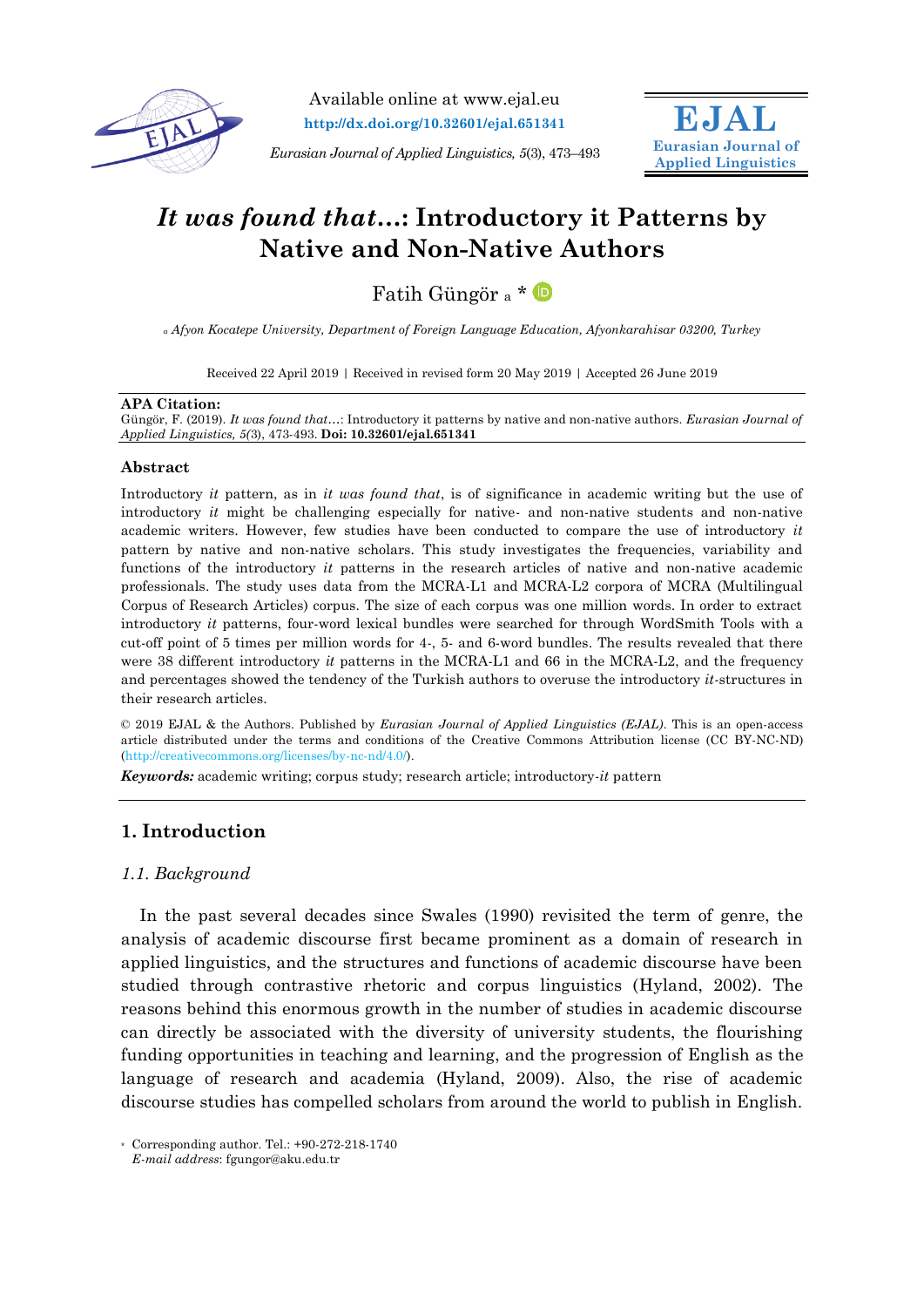Of academic discourses, research article is definitely "the pre-eminent genre of the academy" (Hyland, 2009, p. 67) and "the master narrative of our time" (Montgomery, 1996). Therefore, research article genre, compared to the student genres, has recently received a great deal of interest due to its distinctive purpose, audience, and rhetorical features (Hyland, 2008a, 2012) as a "norm-developing" practice (Swales, 1990, p. 31). The pedagogic concerns of English for Academic Purposes (EAP) and English for Specific Purposes (ESP) classrooms raised this interest for the discourse analysis and the scrutiny of linguistic features in research articles.

In this genre, on one hand, researchers are supposed to inform readers and report their findings objectively; on the other hand, they feel the need to persuade or convince readers by orienting them toward their viewpoint on propositional information through a range of rhetorical strategies (Charles, Hunston, & Pecorari, 2009; Hyland, 2008b; Hyland & Tse, 2005; Zhang, 2015). Then, metadiscourse has a vital role in the construction of knowledge through establishing a bridge between writers and readers who share the same or similar culture, academia and rhetorical practices in the same discourse community (Hu  $\&$  Cao, 2011). That is to say, the use of metadiscourse strategically and aptly in academic writing can be associated with the acceptance potential of knowledge claims and the existence of an author in the discourse community involved (Hyland, 2005). Making knowledge claims is a primary goal of research articles (Basturkmen, 2009), and results and discussion sections as the placeholder of these claims deserve to be described and investigated thoroughly. Although the results section is the part that "drives the paper" (Cargill & O'Connor, 2006, p. 210) in the highly adopted IMRaD (Introduction-Method-Results-Discussion) model of the academia, it has received less attention than its counterparts (Williams, 1999).

Introductory *it* pattern constitutes an interesting phenomenon (Römer, 2009) as a frequent pattern in academic writing compared with other genres (Biber, Johansson, Leech, Conrad, & Finegan, 1999; Hewings & Hewings, 2002; Hyland, 2008a; Römer, 2009; Zhang, 2015). This pattern is used for "claiming objective necessity or certainty" (Collins, 1994, p. 20), giving "an appearance of objectivity and generality" (Herriman, 2000, p. 212), disguising personal and subjective evaluations of authors (Groom, 2005; Halliday, 1994; Herriman, 2000; Hewings & Hewings, 2002), and making writing impersonal and objective with passive matrix verbs (Collins, 1994; Zhang, 2015). This plethora of research reminded the statement of Hyland (2008, p. 3) that "academic writing is persuasive" and "at the heart of the academic persuasion is, then, writers' attempts to anticipate possible negative reactions to their claims". Although many recent studies revealed that introductory *it* pattern might be difficult and problematic for both native (Larsson, 2017) and non-native speakers (Hewings & Hewings, 2002, 2004; Hunston, 2002; Oakey, 2002) of English, most of them excluded introductory *it* patterns with passive matrix predicates (Zhang, 2015) and very little attention has been paid to investigating potential differences of introductory *it* patterns by native and non-native authors. Therefore, this study aims to compare the use of introductory *it* patterns in a corpus of research articles written by native speakers of English with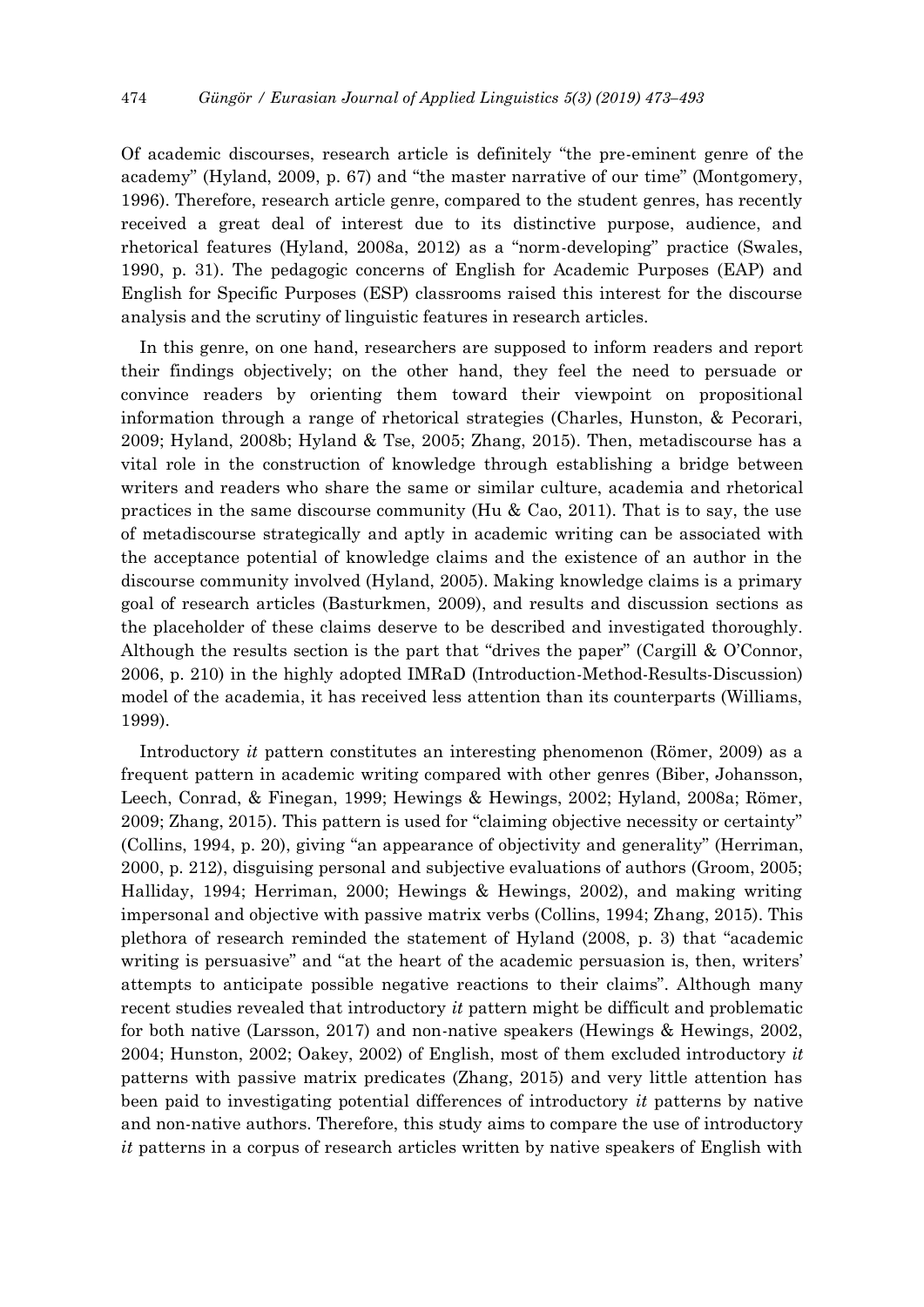the use of introductory *it* patterns in a corpus of research articles written by nonnative Turkish authors.

#### *1.2. Review of literature*

Introductory *it* pattern has attracted some attention in the literature, where it is commonly referred to as introductory *it* pattern (Groom, 2005; Larsson, 2017; Römer, 2009), subject extraposition (Biber et al., 1999), *it*-clauses (Hewings & Hewings, 2002), anticipatory it pattern (Ädel, 2014) and *it*-extraposition (Kaltenböck, 2005). In this study, introductory *it* pattern can be defined as a pattern which is composed of an introductory *it* and a nominal clause, and introductory *it* pattern should not have an anaphoric reference referring back to other pronouns in the text for its meaning (cf. Quirk, Greenbaum, Leech, & Svartvik, 1985). In other words, introductory *it* as "the structural requirement for an initial subject" seems to be void of meaning but it has a cataphoric reference to a clause in the latter part of the same sentence (Quirk et al., 1985, pp. 89, 349). Two examples were provided in (1) and (2) and the two subjects in each sentence were italicized for emphasis.

(1) *It* is important to recognize *that such freedom and flexibility are perhaps more possible for some schools and not others*. [MCRA-L1, SSE\_2]

(2) *It* is clear *that the mentor is crucial to preservice teachers' development within the school.* [MCRA-L1, IES\_40]

Nominal clauses can be classified into six main categories: *that*-clauses, subordinate interrogative clauses, subordinate exclamative clauses, nominal relative clauses, *to*-infinitive clauses, and –ing clauses (Quirk et al., 1985, pp. 1048-1049). The preceding "*for*" constructions were also included in *to*-infinitive clause category due to the note of Quirk et al. (1985, p. 1061) that "[t]he presence of a subject in a *to*infinitive clause normally requires the presence of a preceding "*for*". Pronoun *it*, cleft*it*, and prop *it* were excluded as the definition does not address these types of uses.

From EAP perspective, many researchers (e.g. Hewings & Hewings, 2002; Thompson, 2009) highlighted the significance of introductory *it* pattern in academic discourse studies. Although it is very common in academic writing (Biber, Johansson, Leech, Conrad, & Finegan, 1999; Hewings & Hewings, 2002; Hyland, 2008a; Römer, 2009; Zhang, 2015), native- and non-native students and non-native academic writers face problems with the use of introductory *it* patterns (Hewings & Hewings, 2002; Larsson, 2017; Rodman, 1991; Römer, 2009; Zhang, 2015). Introductory *it* pattern is ubiquitously used in academic writing in line with the principle that the information in a sentence is arranged from low to high value in English, which is called as endfocus or extraposition (Quirk et al., 1985). Writers tend to slide long and sophisticated information to the end of the sentence and to present new information there (Hyland & Tse, 2005), and this part, called as rheme by Halliday and Matthiessen (2004), constitute a message together with the first part, theme. However, some studies (Jacobs, 1995; Hewings & Hewings, 2002) prove that non-native writers might have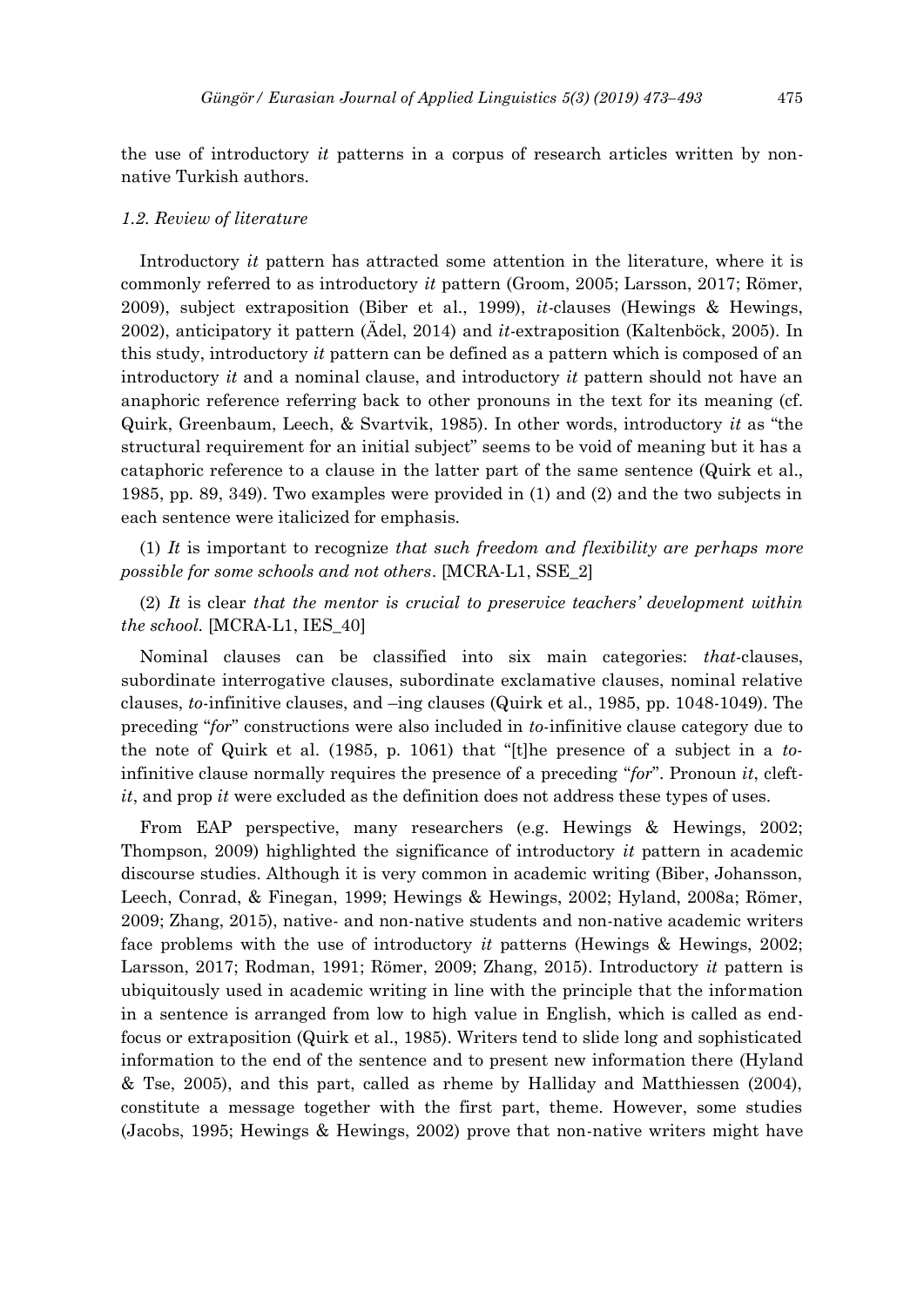difficulty in using introductory *it* due to the absence of this structure in some languages.

To achieve anticipation and objectivity, writers tend to use introductory *it* patterns with passive matrix verbs (e.g. *it was found that*…) instead of the active structures (e.g. *I/we found that*…). This type of passive is closely related to the conventions of Anglo-American academic writing (Hinkel, 1997), and it emphasizes the process or experiment in research studies, not researcher (Hacker, 2003). The frequent use of passive verbs in academic writing (Hinkel, 2004; Quirk et al., 1985; Swales, 1990; Zhang, 2015) confirms the significance of tense, aspect and passive usage in academic writing (Hinkel, 2004; Swales & Feak, 2000). However, it is difficult and complex to use passive voice in English appropriately (Baratta, 2009; Hinkel, 1997) due to its contextual, lexical and semantic constraints (Hinkel, 2004; Jacobs, 1995). Furthermore, an overlap is evident between the studies on tense and voice uses in academic writing and the presentation of these features in academic writing classes (Hinkel, 2004). Although most writing instruction textbooks give present passive voice a minimal place and suggest it to be avoided in written discourse (Hinkel, 2004), there is no universal rule against use of passive voice unless people "have a good reason to do so" (Beason & Lester, 2012, p. 275). Considering the lack of studies on introductory *it*, especially the ones with passive matrix predicates (Zhang, 2015), a closer textual analysis seems to be necessary in academic writing.

## **2. Method**

## *2.1. Data*

This study used the data from the Multilingual Corpus of Research Articles (MCRA). MCRA is a three-million-word corpus that consists of published research articles (indexed in ERIC and SSCI) in different fields (e.g. mathematics teaching, science teaching, and language teaching etc.) of educational sciences. Güngör (2016) designed this "specialized corpus" (Kennedy, 1998, p. 20) including one-million-word corpus for each language variable, namely L1 English, L2 English and L1 Turkish. The size of each corpus is one-million-word because it can be said to be "large enough to adequately represent the occurrence of the features being studied" (Biber, 2006, p. 51).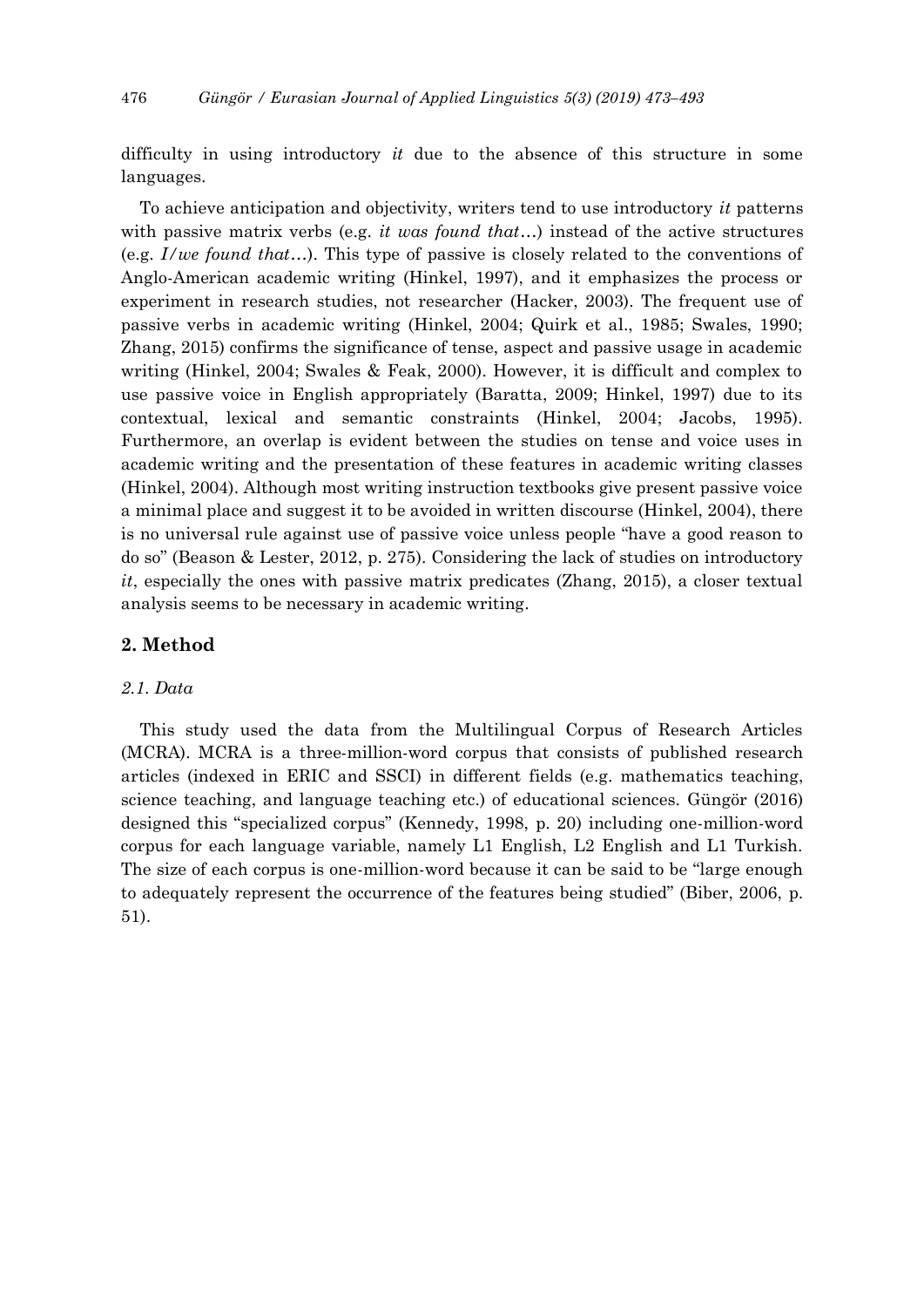|                        | MCRA-L1   | MCRA-L <sub>2</sub> |
|------------------------|-----------|---------------------|
| Tokens (Running words) | 1.000.019 | 1.000.009           |
| The number of articles | 165       | 206                 |
| Types (Distinct words) | 25.445    | 24.743              |
| Type/token ratio       | 2.61      | 2.58                |
| STTR                   | 38.13     | 33.35               |
| STTR std. dev.         | 61.16     | 66.30               |
| Sentences              | 34.821    | 34.978              |
| Mean in words          | 26.47     | 27.46               |
| Standard deviation     | 78.35     | 100.43              |

Table 1. The corpus statistics

For the aims of this study, the two subcorpora of the MCRA (MCRA-L1 and MCRA-L2) were included in the study. The MCRA-L1 and the MCRA-L2 represents the English research articles written by native Anglo-American academic writers and native Turkish writers. Thus, the research articles in the MCRA-L1 were used as a reference to the ones in the MCRA-L2. Although some linguists (e.g. Jenkins, 2006) consider this a controversial issue against to the status of English as a Lingua Franca (ELF), using native speaker writing as a benchmark is a common practice (Granger, 2002) aimed to be helpful for EAP instruction due to the perception that "ENL [English as a Native Language] writing standards seem to be the only accepted norm" (Ingvarsdóttir & Arnbjörnsdóttir, 2013: 123). It has also been noted that many leading journals suggest academics to have their manuscripts checked by a native speaker (McKinley & Rose, 2018).

## *2.2. Data retrieval and processing*

Since introductory *it* pattern and passive constructions in English largely consists of formulaic sequences (Hinkel, 2004; Wray, 2002), WordSmith Tools version 6.0 (Scott, 2016) was used to find 4-, 5-, and 6-word lexical bundles starting with introductory *it* pattern. The bundles were included in the study following the criteria mentioned in the introductory *it* pattern section. In addition to the linguistic criteria, the lexical bundles occurring at least five times per million words were included in the study for practical analysis of frequent bundles because being frequent in academic writing might mean that learners frequently will need those structures which are very beneficial in their writing (Gilquin, 2006). The number of the bundles retrieved from the MCRA-L1 and the MCRA-L2 were 77 and 276 respectively. Of six main categories of nominal clauses, two categories, namely *that*-clauses and *to*-infinitives were found in the corpus queries of the present study, and the preceding "*for*" constructions were also included in *to*-infinitive clause category due to the note of Quirk et al. (1985, 1061) that "[t]he presence of a subject in a *to*-infinitive clause normally requires the presence of a preceding "*for*". The overlapped lexical bundles (e.g. *it was also found that the* because of the article) were excluded to avoid the retrieval of inflated numbers of bundles. This exclusion yielded 38 and 66 lexical bundles for the MCRA-L1 and the MCRA-L2 respectively.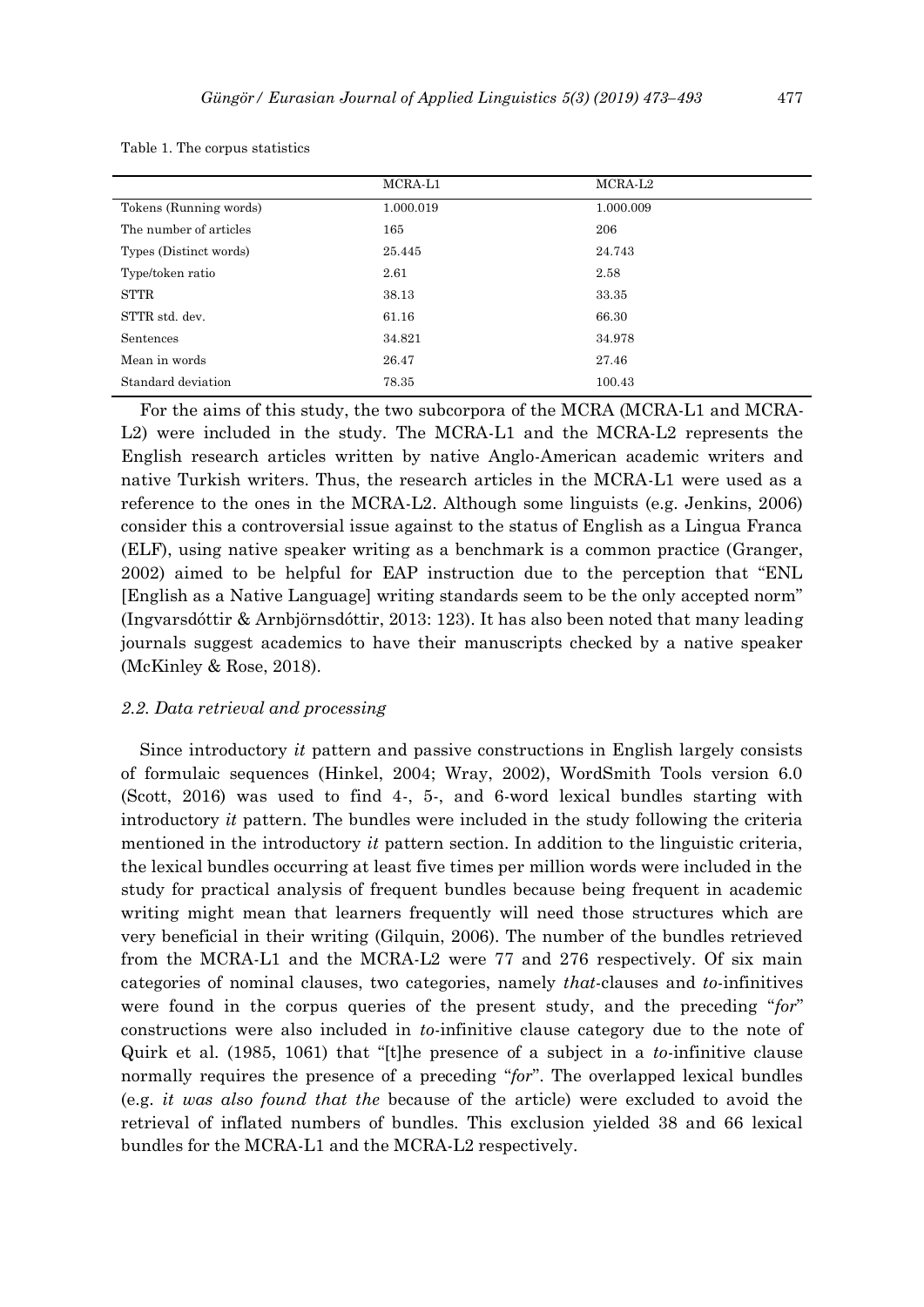| Lexical Bundles in L1 | Frequency | Lexical Bundles in L2  | Frequency |
|-----------------------|-----------|------------------------|-----------|
| It is important to    | 77        | It was found that      | 193       |
| It is clear that      | 31        | It is seen that        | 165       |
| It is possible that   | 31        | It was determined that | 118       |
| It is difficult to    | 20        | It was seen that       | 116       |
| It is possible to     | 19        | It was observed that   | 112       |

Table 2. The most frequent 5 lexical bundles in the MCRA-L1 and the MCRA-L2

The basic frequency counts clearly show the reliance of non-native authors on the use of lexical bundles in their research articles. Staples, Egbert, Biber, and McClair (2013) also argue without distinguishing the functional or structural categories that L2 writers use many more lexical bundles rather than the native speakers do. Although the sizes of both corpora were the same, the number of the lexical bundles in the MCRA-L2 corpus was almost two times more than the number of the bundles in the MCRA-L1. The most frequent five bundles can be seen in Table 2. This table shows that the most frequent five bundles in the MCRA-L2 appeared at least 112 times per million words, and it reveals the tendency of non-native authors to use the lexical bundles frequently in their research articles.

## *2.3. A functional classification of introductory it patterns*

The previous studies (e.g. Cortes, 2013) confirmed the link between lexical bundles and discourse functions. To scrutinize these functions, the current study used the taxonomies developed by Hewings and Hewings (2002) and Larsson (2017). Although Larsson (2017) excluded the attribution category from further analyses, it was not possible in this study due to the significant number of attributions in the MCRA-L2. Furthermore, the observation category was added to the classification of Hewings and Hewings (2002) due to the retrieval of this kind of bundles in the MCRA-L1 and the MCRA-L2.

Although many studies distinguished these functional categories on the basis of word semantics, it might be difficult to assign functions objectively (Larsson, 2017). Therefore, this study paid attention to semantics, linguistic features, and the context but supporting the assignment of functions with linguistic evidence was a priority for classification. Some of the lexical bundles were found to have more than one function as acknowledged by some studies (Biber, Conrad, & Cortes, 2004; Byrd & Coxhead, 2010; Salazar, 2010, 2014). In such situations, classifying bundles according to their most common use might be a good practice (Biber, Conrad, & Cortes, 2004) so the lexical bundles were categorized under the category in which they are most commonly used in the current study.

Hedges are known to be based on "plausible reasoning rather than certainty", and researchers in social sciences and humanities use hedges twice as common than in hard sciences to eschew the direct involvement in the text (Hyland, 2011, p. 179). Also, hedges can be used to refrain from taking on full commitments to the second or extraposed part of the statement or mitigate the forcefulness of these commitments.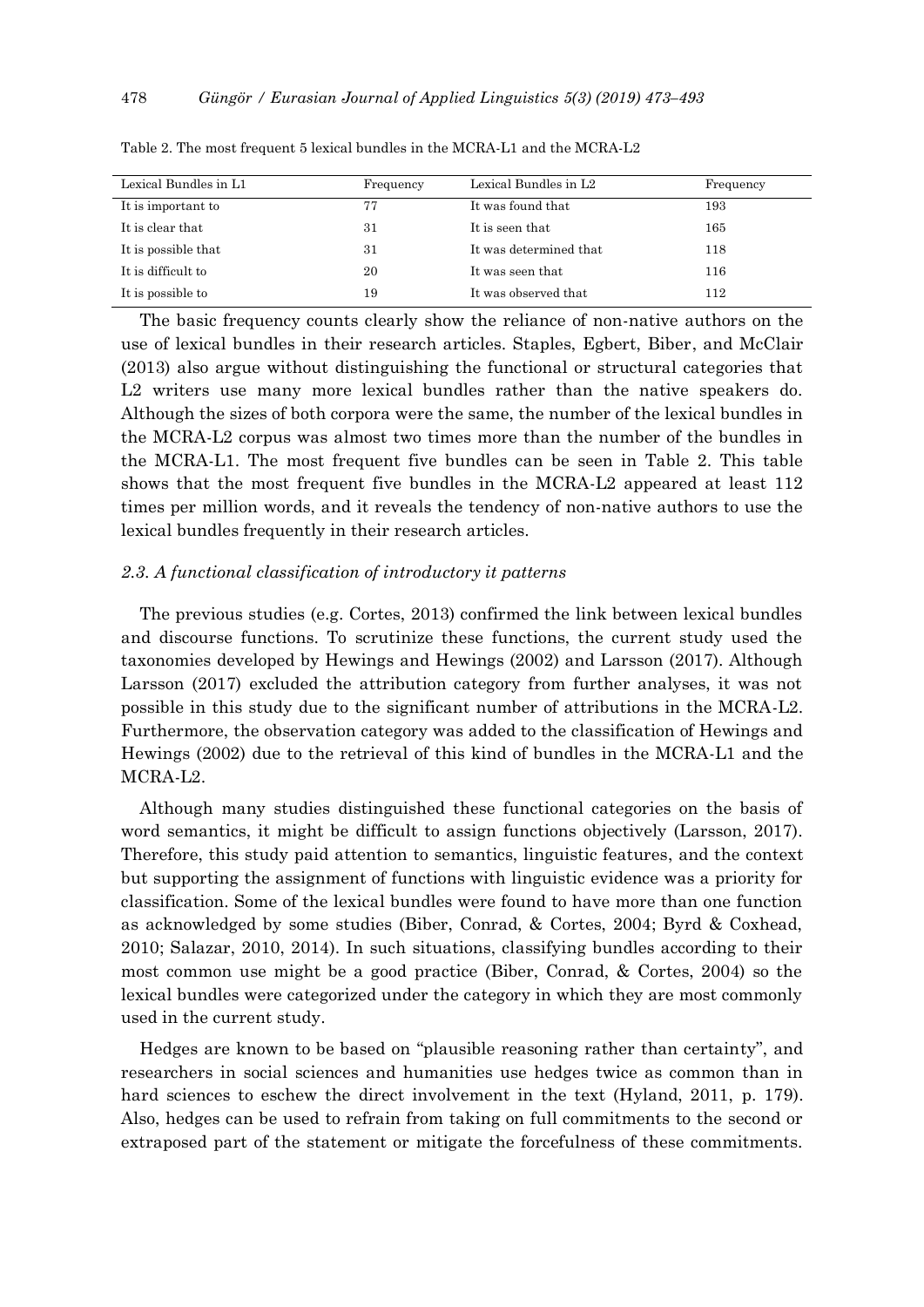In other words, academics moderate the certainty of their statements and attain the fidelity of the audience for their claims (Hyland, 1994). Hedges are mostly conveyed through modal auxiliary verbs (e.g. may, might, and could), adjectival, adverbial and nominal modal expressions (e.g. possible, perhaps, and probability), and modal lexical verbs (e.g. believe and assume). Attitude markers are concerned with the writer's evaluation towards the content of the extraposed subject of a claim. This evaluation might be related to the worthwhileness of information (e.g. *it is worth pointing out*) or value judgment of the content (e.g. *it is important*). Emphatics (e.g. *should*, *must*, and *it is clear*) amplifies what author claim in the extraposed subject. Attributions, the fourth functional category, might be realized by ascribing a claim to a reference (e.g. *it is stated that*). Observations, the last category, aim to present the extraposed subject neutrally and do not have an interpersonal function.

# **3. Results & Discussion**

## *3.1. An overall picture*

Altogether, 2140 lexical bundles were identified as introductory *it* patterns in two corpora. Table 4 presents the number of function types and tokens for the introductory *it* patterns across two corpora, and the data were visualized in Figure 1 and Figure 2 for a graphical overview. The frequencies were not normalized as the sizes of each corpus were one-million words. The type and token frequencies of each function were compared through UCREL log-likelihood calculator across two corpora, and some noteworthy statistical differences were found (see Table 3). The asterisks showing the significance level were given under the table as a remark. The type numbers of two functional categories and the token numbers of four functional categories exhibited statistically significant differences. These results seem to point out the differences in the functions of the introductory *it* patterns between expert and novice writing, as a case reported by Larsson (2017) and Römer (2009).

| Functions           | Type/Token | Hedges | Attitude<br>markers | Emphatics | Attribution | Observation | Total |
|---------------------|------------|--------|---------------------|-----------|-------------|-------------|-------|
| MCRA-L1             | Type       | 13     | 18                  | 3         |             |             | 38    |
|                     | Token      | 652    | 993****             | $160\,$   | $\Omega$    | 124         | 1929  |
| MCRA-L <sub>2</sub> | Type       |        | 13                  | 6         | $9***$      | $30***$     | 66    |
|                     | Token      | 592    | 784                 | $376***$  | $740***$    | 4292****    | 6784  |

Table 3. Function types and tokens

\*= *p*<0.05, \*\*=*p*<0.01, \*\*\*=*p*<0.001, \*\*\*\*=*p*<0.0001

When the native Anglo-American academic writers were compared to the Turkish academic writers, certain functional differences were observed. While attitude markers, emphatics, attribution and observation categories exhibited statistically significant differences in terms of frequency of tokens, attribution and observation categories significantly differed in terms of frequency of types and tokens. In the subsequent subsections, the results were presented under the functional categories of introductory *it* patterns.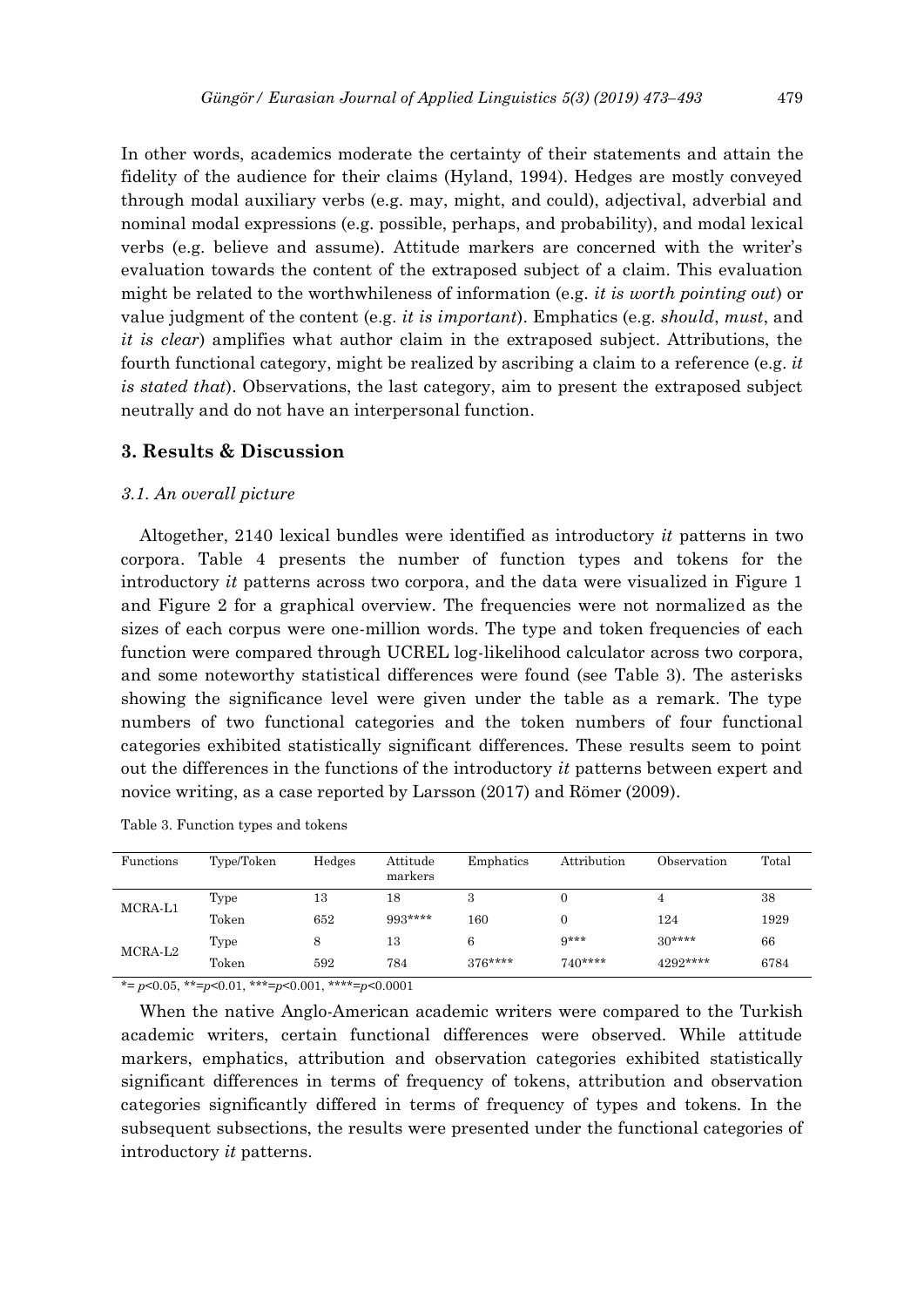

Figure 1. Frequencies of function types for the introductory *it* patterns



MCRA-L1 MCRAIN I

## *3.2. Attitude markers*

Attitude markers were primarily formed as *be*+adjective with some modifications of the adjective, as in *it is evident that* or *it is clear that*. I was able to identify five out of six functions (including importance, validity, difficulty, expectancy and desirability excluding adequacy) occurring in the same pattern. Most of the bundles in the MCRA-L1 and the MCRA-L2 include the adjectives indicating importance, validity and difficulty in both corpora. It was also possible to see the instances of some expectancy and desirability meaning patterns in both corpora. The lack of adequacy meaning pattern might be related to the nature of academic writing as Römer (2009) also did not encounter the adequacy function in four apprentice and expert academic writing corpora including advanced student writings and research articles

Table 4. Attitude markers in MCRA-L1 and MCRA-L2

| L1                        | it is apparent that $(f=5)$ , it is clear that $(f=31)$ , it is difficult to $(f=20)$ , it is important for $(f=10)$ , it is                                                                                                                                                                                                                                                               |
|---------------------------|--------------------------------------------------------------------------------------------------------------------------------------------------------------------------------------------------------------------------------------------------------------------------------------------------------------------------------------------------------------------------------------------|
| English                   | important that $(f=11)$ , it is important to $(f=77)$ , it is impossible to $(f=5)$ , it is interesting that $(f=8)$ , it is<br>interesting to (f=5), it is not surprising that (f=7), it is reasonable to (f=7), it is useful to (f=6), it was clear                                                                                                                                      |
|                           | that $(f=11)$ , it is also important to $(f=7)$ , it is essential that $(f=7)$ , it was important to $(f=9)$ , it is not<br>possible to $(f=9)$ , it was not possible to $(f=6)$                                                                                                                                                                                                           |
| L <sub>2</sub><br>English | it is important to $(f=52)$ , it is clear that $(f=21)$ , it is important for $(f=20)$ , it is important that $(f=17)$ , it is<br>obvious that (f=16), it is difficult to (f=13), it is emphasized that (f=10), it is essential to (f=10), it is<br>remarkable that (f=9), it is evident that (f=8), it is reasonable to (f=8), it is essential that (f=7), it is<br>impossible to $(f=5)$ |

As can be seen in the following examples, these expressions extrapose the second part of the sentence in line with the end-focus principle of English (Hyland & Tse, 2005; Quirk et al., 1985). When the extraposed part in a sentence is combined with validity adjective like "clear", it refers to the writers' endeavor to depersonalize their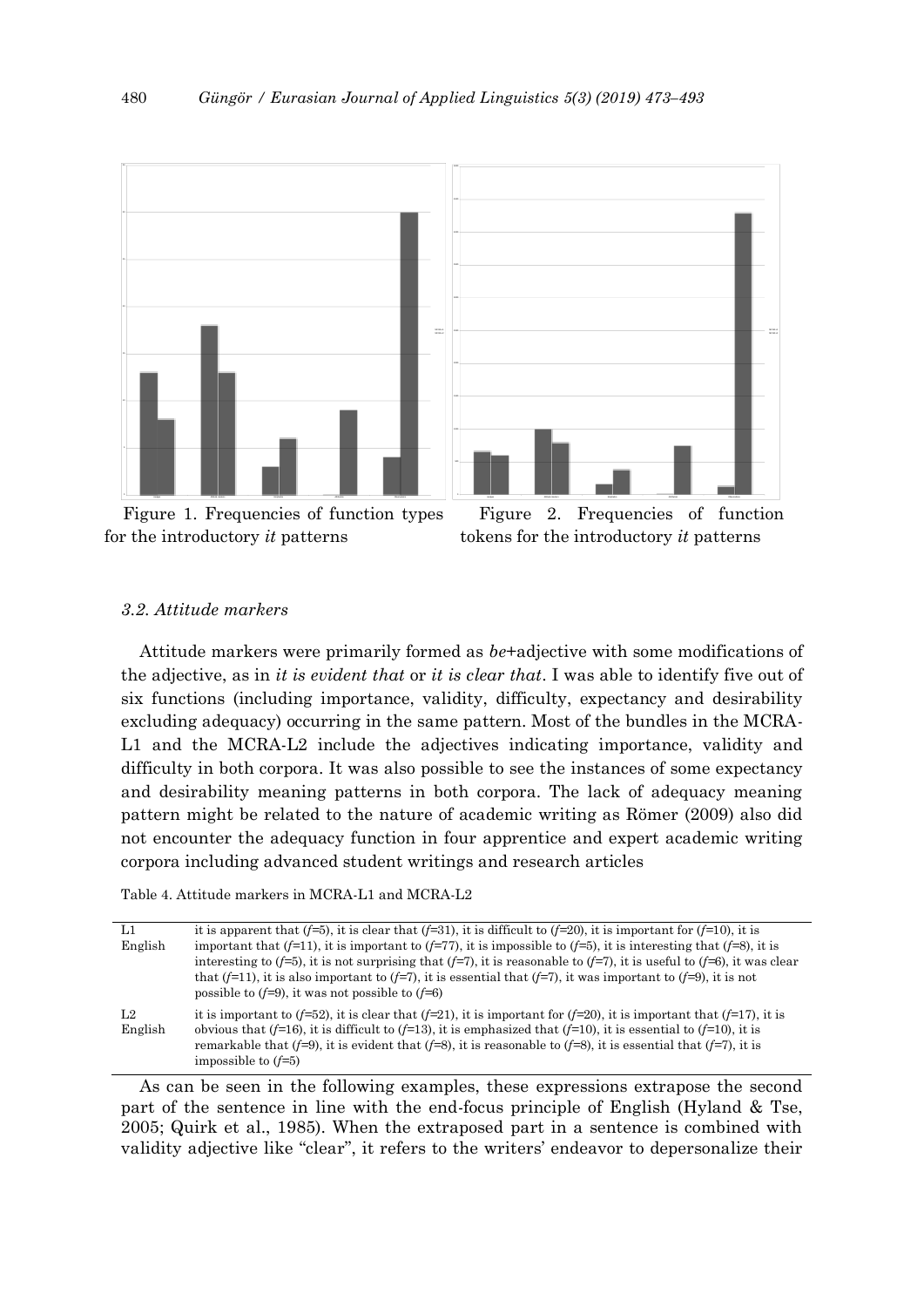opinions (Hyland & Tse, 2005) and show the validity of a statement (Halliday  $\&$ Matthiessen, 2004). Biber et al. (1999) also confirms that the *it* v-link ADJ that pattern is noticeably in academic prose and closely linked with the validity meaning group.

(3) "…it is clear that teachers play a central role..." (MCRA-L1, SPE16)

(4) "Accordingly, it is clear that critical thinking will be an effective means..." (MCRA-L2, LE1)

The most frequent bundle was *it is important to* among attitude markers, in both corpora with modifications of different verbs. For instance, the bundles in the MCRA-L1 ended with the verbs such as note (*f=*20), recognize (*f=*8), understand (*f=*4), include (*f=*4) and acknowledge (*f=*4). As can be seen from the bundles, academic writers use the *it* v-link ADJ to-inf pattern to imply a critical, objective and rational voice (Groom, 2005). In other words, these verbs might indicate that the authors tend to highlight and strengthen the power of preceding adjectives. However, Turkish academic writers mostly used this pattern to highlight the gap for the study with verbs such as know (*f=*6), note (*f=*5) and investigate (*f=*5). The common verb *note* was used frequently to mark something of note, as found by Hewings and Hewings (2002). The bundle *it is important to* was the most frequent bundle in some other studies, and the frequencies of this bundle goes downward from research articles to doctoral dissertations and master theses (Jalali, Rasekh, & Rizi, 2009). The frequencies of the bundle in the MCRA-L1 (*f=*77) and the MCRA-L2 (*f=*52) show the same tendency, and this might be related to the diversity of the verbs used by native academic writers.

(5) "It is important to note that each study was initiated..." (MCRA-L1, PSE5)

(6) "Therefore, it is important to investigate the mental health..." (MCRA-L2, IDES124)

The validity meaning group followed the lead of importance meaning pattern. Three attitude markers were signifying validity in each corpus, and these lexical bundles were expressed by *it* be ADJ *that*-clause pattern, mainly associated with validity function (Biber et al., 1999, p. 675) and the obvious group of adjectives (Francis, Hunston, & Manning, 1998, p. 481). Although the frequencies were almost same (*f=*47 in the MCRA-L1, *f=*45 in the MCRA-L2), the only difference between native and nonnative authors was the use of different adjectives. While the adjectives clear and apparent were the ones used in the MCRA-L1, three adjectives (clear, obvious and evident) appeared in the MCRA-L2. The examples of validity function can be seen in Examples (3) and (4).

The most frequent third meaning category was difficulty adjectives (e.g. difficult and impossible) for the lexical bundles in both corpora. The academic writers in both corpora seem to use the bundles with the adjective *difficult* as this adjective should be followed by an infinitive (Groom, 2005; Rodman, 1991).

- (7) "Additionally, since it is impossible to determine…" (MCRA-L1, ITE4)
- (8) "It is difficult to implement experiments related to..." (MCRA-L2, SE11)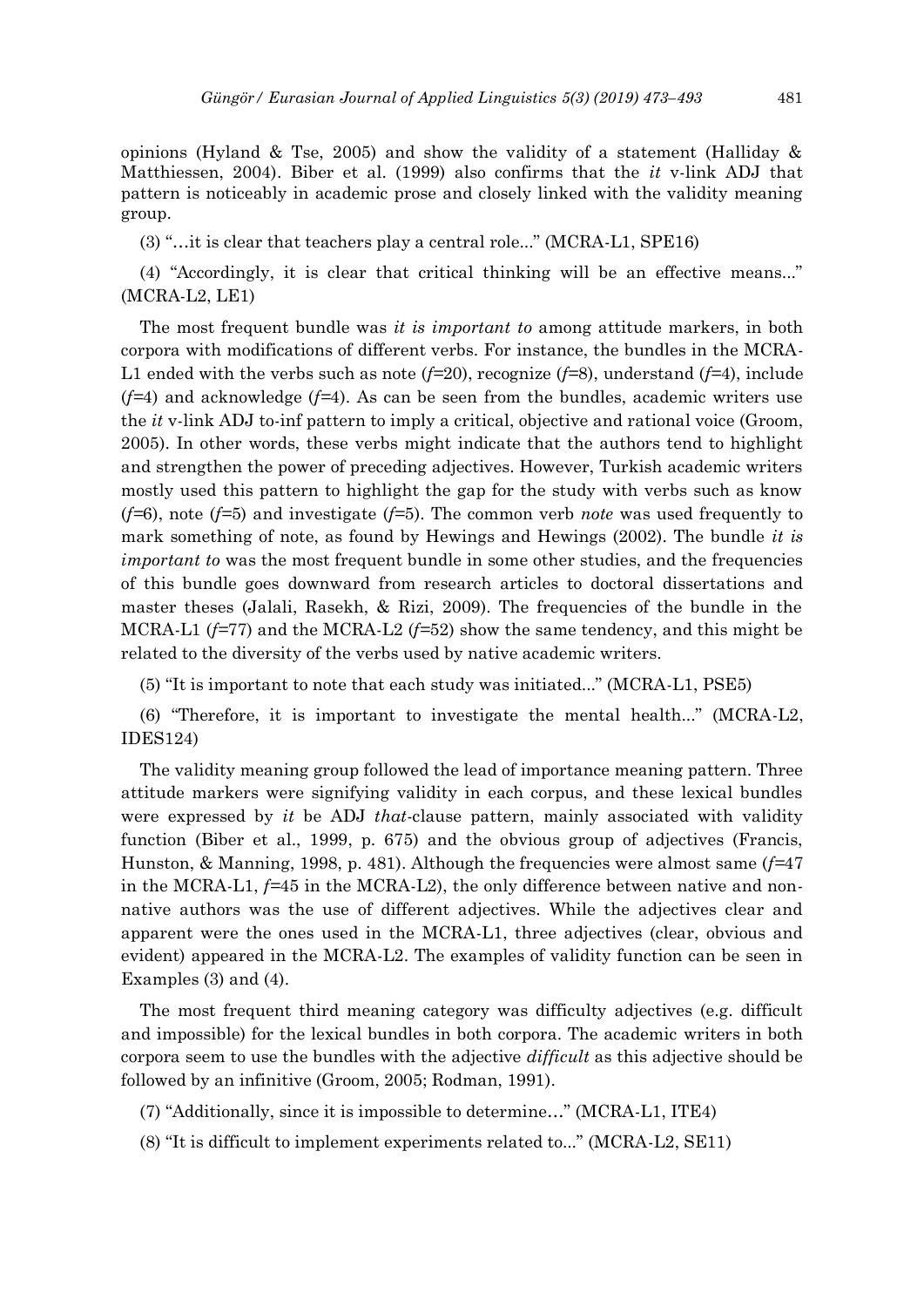The lexical bundles with desirability meaning consisted of it *be* ADJ *to*-inf structure, as stated by Biber et al. (1999, p. 721). The bundle *it is reasonable to* was observed in both corpora, and the bundle *it is useful to* was distinctive to the MCRA-L1. The following excerpts showed that these desirability patterns had a role to signal "the writer's evaluation of how desirable the proposition/phenomenon under discussion is" (Wang, 2018, p. 15). As the last function category, the expectation patterns (it *is interesting that, it is interesting to*, and *it is not surprising that*) were more diverse  $(n=3)$  and frequent  $(f=20)$  in the MCRA-L1. The only bundle with the expectation function pattern was *it is remarkable that*. The adjectives in the expectation patterns (surprising, interesting and remarkable) were assigned to the interesting and surprising group (expressed as expectation here) by Francis, Hunston and Manning (1998, pp. 483-484).

(9) "It is reasonable to suppose that language learning experience may be an important part…" (MCRA-L1, LE36)

(10) "…it is remarkable that participants are generally undergraduate students…" (MCRA-L2, IDES128)

Attitude markers used in the MCRA-L1 and the MCRA-L2 seem to be similar and semantically acceptable. These similar uses of the introductory *it* patterns as attitude markers confirm the impression of Hewings and Hewings (2002) that the differences were largely quantitative rather than qualitative in terms of attitude markers. Considering the aforementioned frequencies, it even seems that there were not major quantitative differences.

## *3.3. Emphatics*

Of the introductory *it* functions, emphatics are the least frequent function in the MCRA-L1 and the MCRA-L2. The introductory *it* patterns in this category can be analyzed in two main structural patterns: *it is necessary to*+verb (12 times in the MCRA-L1 and 50 times in the MCRA-L2) and *it*+(modal)+passive verb (21 times in the MCRA-L1 and 39 times in the MCRA-L2). The structural difference between the two corpora was that the authors in the MCRA-L2 used passive structures instead of modal plus passive verbs. This difference seems to be related to the need of the nonnative authors to express the implications of their studies directly with the verbs such as suggest and recommend.

(11) "It is necessary that the administrators, teachers, educators, and parents should behave responsibly…" (MCRA-L2, IDES7)

(12) "Accordingly, it is suggested that science teachers implement student-centered instructional strategies…" (MCRA-L2, SE16)

(13) "Therefore, it is recommended that numbers in problems be compatible with children's cognitive development regarding numbers." (MCRA-L2, PSE3)

(14) "…it is necessary to explore the long-term implications of…" (MCRA-L1, PSE12)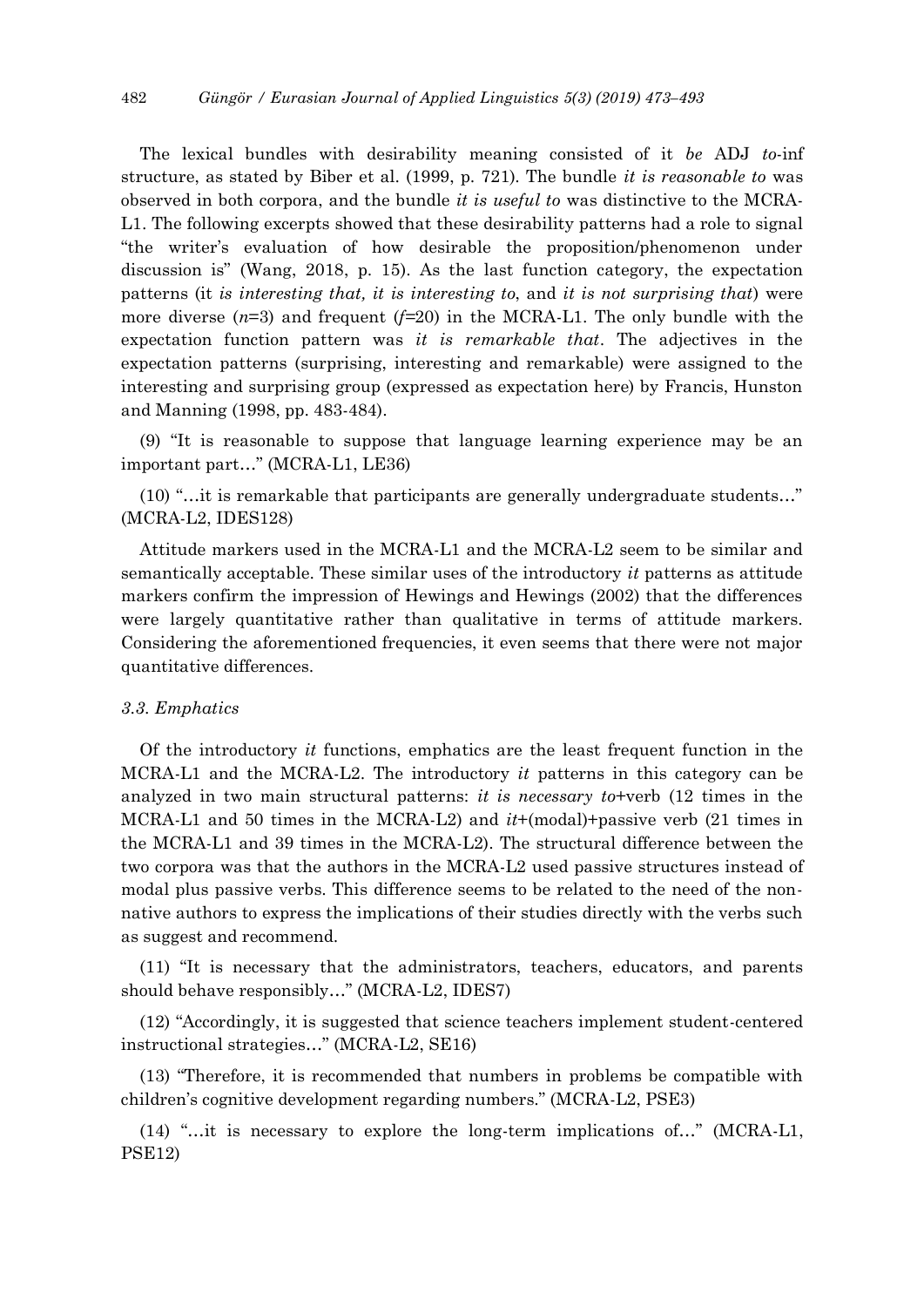(15) "…it is necessary to design a model that is sympathetic…" (MCRA-L1, EMSE3)

(16) "It should be noted that students in this study were asked to report characteristics…; as a consequence, they were unlikely to phrase their responses in the negative." (MCRA-L1, PE2)

Table 5. Emphatics in MCRA-L1 and MCRA-L2

| L1 English | it is necessary to ( $f=12$ ), it should also be noted that ( $f=7$ ), it should be noted that ( $f=14$ )                                                        |
|------------|------------------------------------------------------------------------------------------------------------------------------------------------------------------|
| L2 English | it is suggested that ( $f=19$ ), it is suggested to ( $f=9$ ), it is recommended that ( $f=6$ ), it is necessary that<br>$(f=5)$ , it was suggested that $(f=5)$ |

What most of the examples had already showed that emphatics were used to amplify what author suggested in the discussion and conclusion, implications or recommendation parts of research articles. In other words, the emphatics in both corpora were used to claim that their research has some essential outcomes for the stakeholders (e.g. teachers, students, parents and administrators) in educational sciences field. Introductory *it* patterns and emphatics as interrelated structures are typical characteristics of advanced learners' interlanguage since the frequent use of extraposition strengthens the emphatic and persuasive style of writing (Herriman, 2013). Hewings and Hewings (2002) also underline the similar use of this pattern in their dissertation and research article corpora. Some extra functions of the emphatics were observed in the MCRA-L1. For instance, Example 15 emphasized the rationale and value of the research to impress the reader, as also stated by other researchers (e.g. Hewings & Hewings, 2002; Hinkel, 2005). Example 16 called the readers' attention to the limitations of the research, and such emphatics were expressed to guide readers' attention on what they should note (Rodman, 1991).

## *3.4. Attribution*

Although some other studies excluded the attribution category from the analysis, this study focused on the use of introductory *it* patterns including attribution. Eight attribution bundles were used 173 times in the MCRA-L2, and this excessive use of the attribution might show us the tendency of Turkish authors to use this structure. Considering the finding of Hewings and Hewings (2002) that student writers use the introductory *it* patterns including attribution 113% more than published writers, the use of this function in the MCRA-L2 seems to be parallel with the student writing.

Table 6. Attribution in MCRA-L1 and MCRA-L2

| L1 English | $\overline{\phantom{a}}$                                                                                                                                                                                                                                                                |
|------------|-----------------------------------------------------------------------------------------------------------------------------------------------------------------------------------------------------------------------------------------------------------------------------------------|
| L2 English | it is thought that $(f=42)$ , it is believed that $(f=34)$ , it is known that $(f=23)$ , it is considered that $(f=21)$ ,<br>it is stated that ( $f=19$ ), it was reported that ( $f=14$ ), it was stated that ( $f=14$ ), it was thought that<br>$(f=12)$ , it is claimed that $(f=6)$ |

Of the eight introductory *it* patterns, four (*it is known that, it was reported that, it was stated that*, and *it is claimed that*) gives specific attribution to the literature in most occurrences, and the other four (*it is thought that, it is believed that, it is considered that,* and *it is stated that*) includes general attribution with no such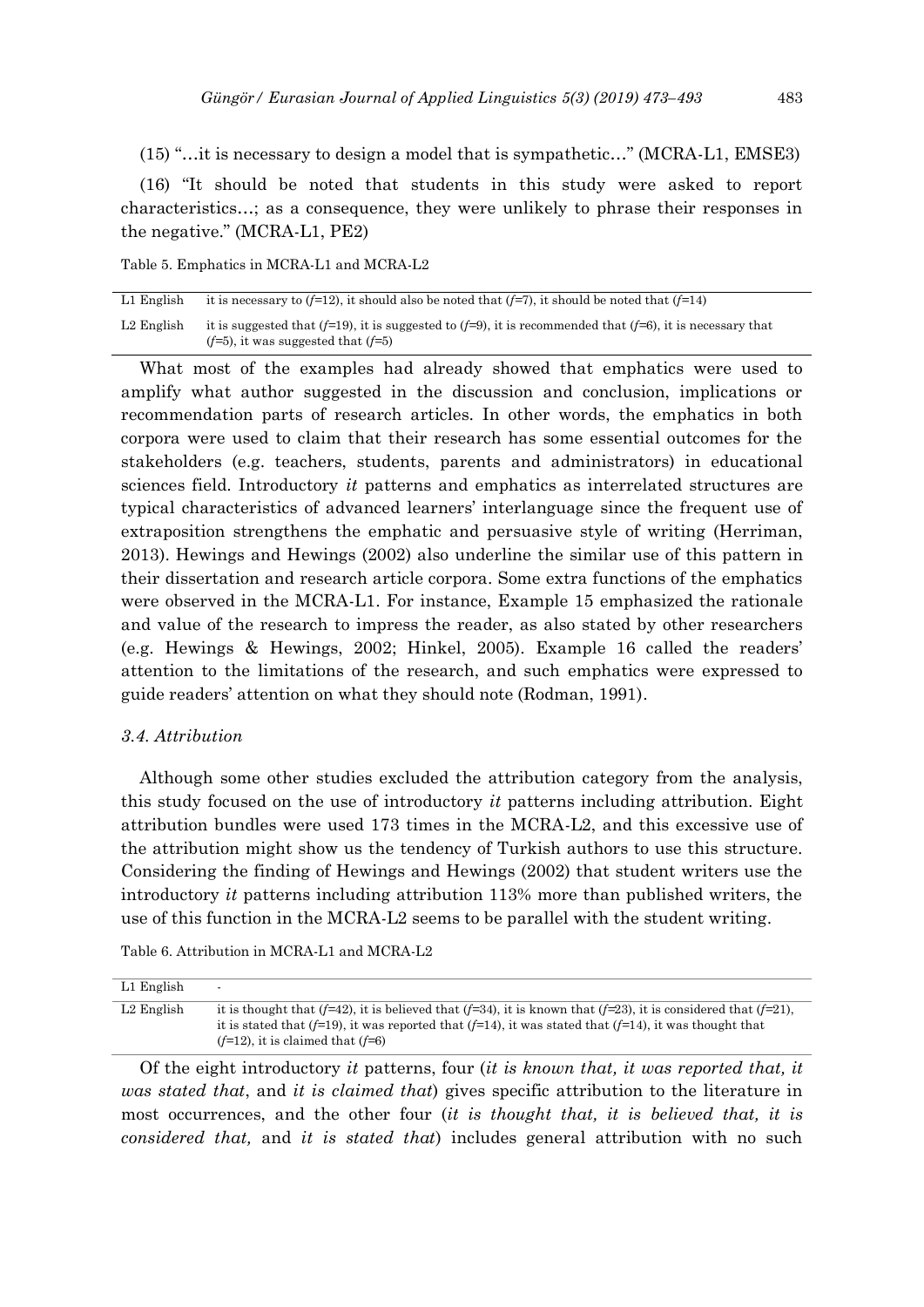references. In other words, most of the occurrences for this eight introductory *it* patterns referred to general attribution without a specific reference. However, Hyland (2004, p. 20) highlights that the lack of appropriate citation might hinder "distinguishing observation and presumption" and constructing an authorial self. The following examples show the use of introductory *it* patterns by the authors in the MCRA-L2:

(17) "It is thought that these students have little interest in historical subjects." (MCRA-L2, SSE11)

(18) "It is believed that this study will bring a remarkable contribution to the literature." (MCRA-L2, SSE23)

(19) "It is known that concept teaching is significant in physical sciences." (MCRA-L2, PSE17)

(20) "Therefore, it is considered that reading skills have important effects …" (MCRA-L2, EME11)

(21) "… it is stated that drama should be included in preschool education…" (Author, year; Author, year)." (MCRA-L2, IDES101)

(22) "… it was reported that science process skills of science teachers were not sufficient" (Author names). (MCRA-L2, SE74)

(23) "It is claimed that over five million children …" (Author, year). (MCRA-L2, SE3)

In addition to the attribution function, *it is thought that* was used to express the inferences of the authors as in Example 17. Example 18 shows that *it is believed that* points out the expectations of authors. Due to this kind of exceptions, classifying bundles according to their most common use might be a good practice (Biber, Conrad, & Cortes, 2004) so the lexical bundles were categorized under the category in which they are most commonly used in the current study.

## *3.5. Hedges*

The comparison of the function types and tokens produced similar results for hedging devices. The authors in the MCRA-L1 overused the hedge function in terms of tokens and types. Although the difference was not statistically significant, this finding should be noted because the non-native students were statistically underused introductory *it* patterns to hedge claims in the previous studies (e.g. Hewings & Hewings, 2002; Hinkel, 2005; Larsson, 2017). In other words, the underuse might be interpreted as a characteristic of the academic writing of novice or student writers, and the authors in the MCRA-L1 seem to be progressing toward the academic writing style of their native counterparts. However, it should be cautiously interpreted because the similar uses except a few instances might show in Römer's (2009) study that native speaker status do not have a significant role for using hedges in both corpora.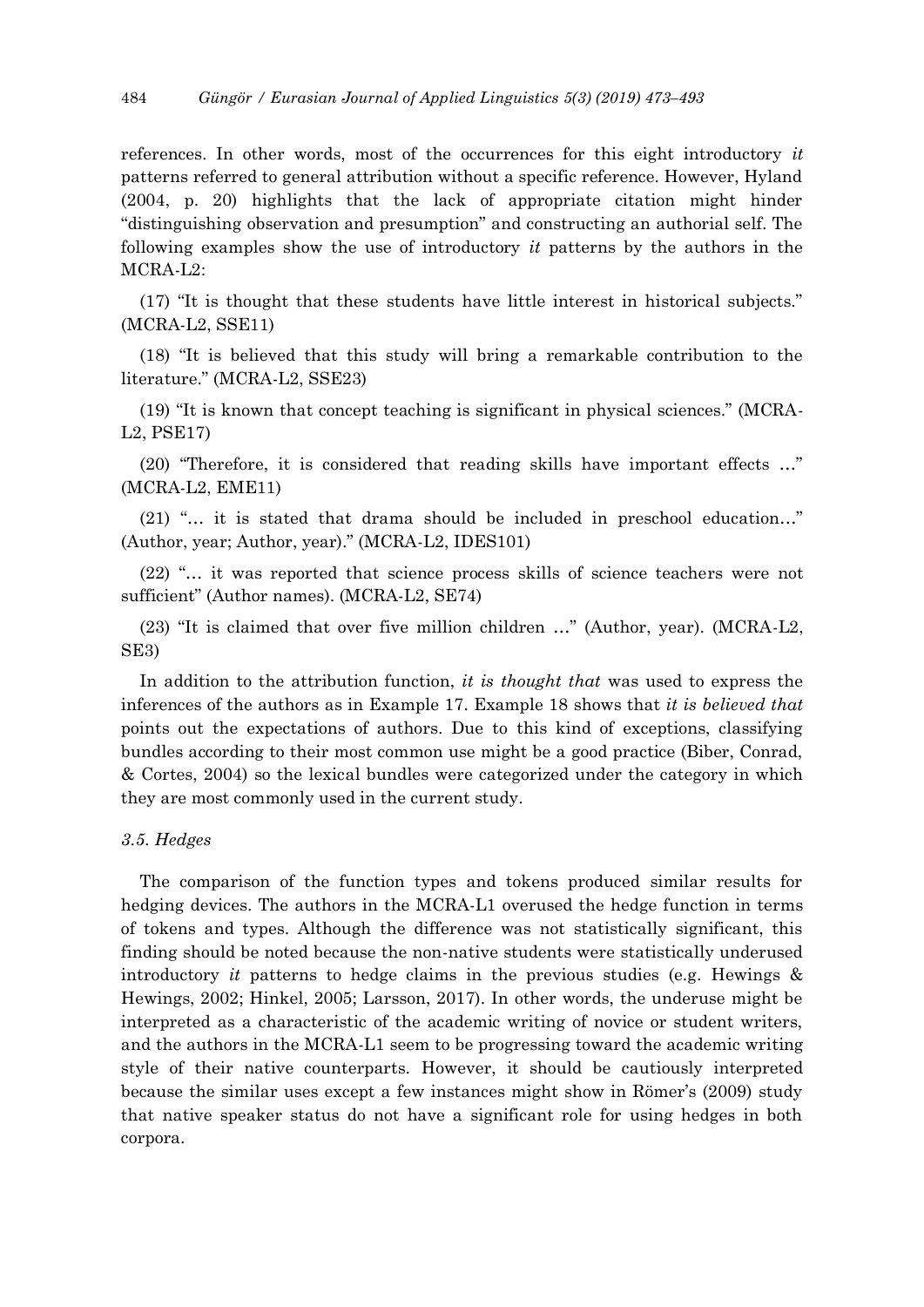| L1 English   | it is hoped that ( $f=10$ ), it was hoped that ( $f=6$ ), it can be argued that ( $f=7$ ), it can be seen that ( $f=8$ ), it<br>could be argued that (f=9), it is argued that (f=8), it is assumed that (f=7), it is likely that (f=17), it is<br>possible for (f=5), it is possible that (f=31), it is possible to (f=19), it may be that (f=15), it would appear<br>that $(f=15)$ |
|--------------|-------------------------------------------------------------------------------------------------------------------------------------------------------------------------------------------------------------------------------------------------------------------------------------------------------------------------------------------------------------------------------------|
| $L2$ English | it is expected that $(f=11)$ , it was expected that $(f=8)$ , it is hoped that $(f=5)$ , it is possible to $(f=63)$ , it is<br>possible to say that $(f=21)$ , it is assumed that $(f=14)$ , it is possible to state that $(f=7)$ , it is possible that<br>$(f=5)$                                                                                                                  |

Table 7. Hedges in MCRA-L1 and MCRA-L2

(24) "It is hoped that this study will reveal Turkish content area teachers' in-class practices and beliefs…" (MCRA-L2, EMSE18)

(25) "Therefore, it is expected that self-efficacy plays an essential role…" (MCRA-L2, SE23)

(26) "It is possible to evaluate reading as behaviour." (MCRA-L2, IDES76)

(27) "It is assumed that this result arises from the fact that…" (MCRA-L2, ME15)

(28) "It is hoped that this information can assist others in the teacher preparation field…" (MCRA-L1, PSE21)

(29) "It can be argued that many children who had unhappy and unproductive school careers can point to teachers…" (MCRA-L1, SE17)

(30) "…it is assumed that social and environmental problems can best be resolved through…" (MCRA-L1, SSE5)

(31) "It is likely that these challenges are compounded for pre-service teachers…" (MCRA-L1, ME15)

(32) "…it is possible that these students were already accustomed to using chat messages..." (MCRA-L1, IT2)

(33) "It may be that these providers were less preoccupied with the issue of standards…" (MCRA-L1, SE17)

(34) "It would appear that collegial support and the role of the teacher educator are important facets…" (MCRA-L1, ME15)

As can be seen from Table 7, most of the hedges were passive structures. Master (1991) also observed that the passive structures in academic writing function as hedges. Another dominant structural category in both corpora was *it is* ADJ *that*/*to*/*for*. There were also some structures such as *it may be that* (See Example 33) and *it would appear that* (See Example 34) that were not realized in non-native corpora of some studies (e.g. Larsson, 2017) as in this study. Syntactic differences between non-native authors' L1 (Turkish) and their L2 (English) might play a role for the lack of these patterns; however, this claim is subject to confirmation with further studies.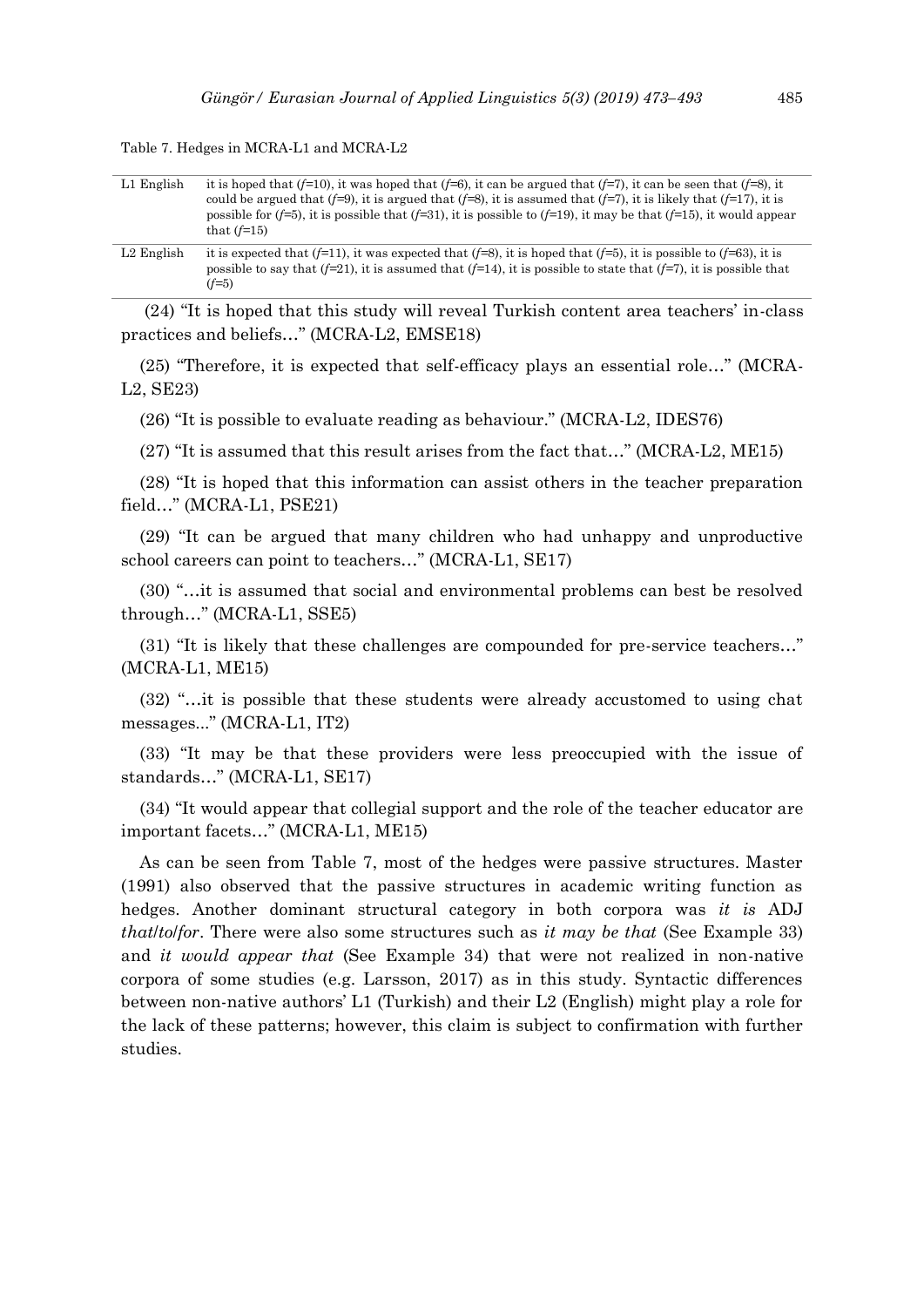## *3.6. Observation*

The Turkish authors employed approximately 31 lexical bundles with the observation function and repeated these bundles 1081 times. This was far more than the occurrence of observation bundles in native published articles (four types repeated 31 times), and this noteworthy difference was also statistically significant at the level of *p*<0.0001. These results made it clear that the introductory *it* patterns function to depersonalize the claim as if the claim was an accepted opinion (Kaltenböck, 2005). This "implicit attribution of stance to the speaker/writer" (Biber et al. 1999, p. 977) reduces the responsibility of author and increases the objectivity by attributing the claim to an external authority.

Table 8. Observation in MCRA-L1 and MCRA-L2

| L1 English             | it is noted that ( $f=5$ ), it was decided that ( $f=6$ ), it was decided to ( $f=8$ ), it was found that ( $f=12$ )           |
|------------------------|--------------------------------------------------------------------------------------------------------------------------------|
| L <sub>2</sub> English | it was found that $(f=193)$ , it is seen that $(f=165)$ , it was determined that $(f=118)$ , it was seen that                  |
|                        | $(f=116)$ , it was observed that $(f=112)$ , it is observed that $(f=59)$ , it was concluded that $(f=46)$ , it is             |
|                        | determined that (f=30), it is understood that (f=29), it was revealed that (f=27), it was aimed to (f=19),                     |
|                        | it is aimed to ( $f=16$ ), it is revealed that ( $f=14$ ), it is found that ( $f=13$ ), it was detected that ( $f=11$ ), it is |
|                        | founded that ( $f=10$ ), it was decided to ( $f=9$ ), it was noticed that ( $f=9$ ), it was also found out that ( $f=8$ ), it  |
|                        | was also observed that ( $f=8$ ), it was noted that ( $f=8$ ), it was understood that ( $f=7$ ), it is concluded that          |
|                        | $(f=6)$ , it was established that $(f=6)$ , it is established that $(f=5)$ , it is indicated that $(f=5)$ , it was founded     |
|                        | that ( $f=5$ ), it was identified that ( $f=5$ ), it was indicated that ( $f=5$ ), it was recognized that ( $f=5$ )            |

For the sake of objectivity and depersonalization, some grammatically wrong structures (e.g. *it is founded that* and *it was founded that*) were also found in the MCRA-L2 (see Example 35 and Example 36) but these mistakes were in two individual published papers. To see the disparity of lexical choices, if any, the most frequent reporting verbs in the MCRA-L2 were compared with the ones in the study of Hyland (2000, 2002), and the verb determine was found to be distinctive to the Turkish authors (see Example 37).

(35) "…it is founded that teachers were more satisfied with relationships with colleagues and manager…" (MCRA-L2, EMSE3)

(36) "…it was founded that two-factor of Gibson and Dembo's Teacher Efficacy Scale is not suitable…" (MCRA-L2, IDES97)

(37) "…it was determined that there were significant differences…" (MCRA-L2, PSE12)

The most frequent seven bundles in the observation category were found to be the distinctive bundles to Turkish authors in Güngör and Uysal's (2016) study, and these inferential bundles were used to signal inferences and conclusions from the data. Almost all of the bundles in the observation category were inferential bundles signaling the forthcoming results of the data. In this study, the bundle *it was found that* was shared by both corpora but the other six bundles were found to occur one time maximum per million words in Corpus of Contemporary American English (COCA) (Güngör & Uysal, 2016). The underuse of these inferential bundles in native corpora, COCA, might indicate the deviation from the norms of native academic writing with redundant and excessive use of clausal and passive structures. The aim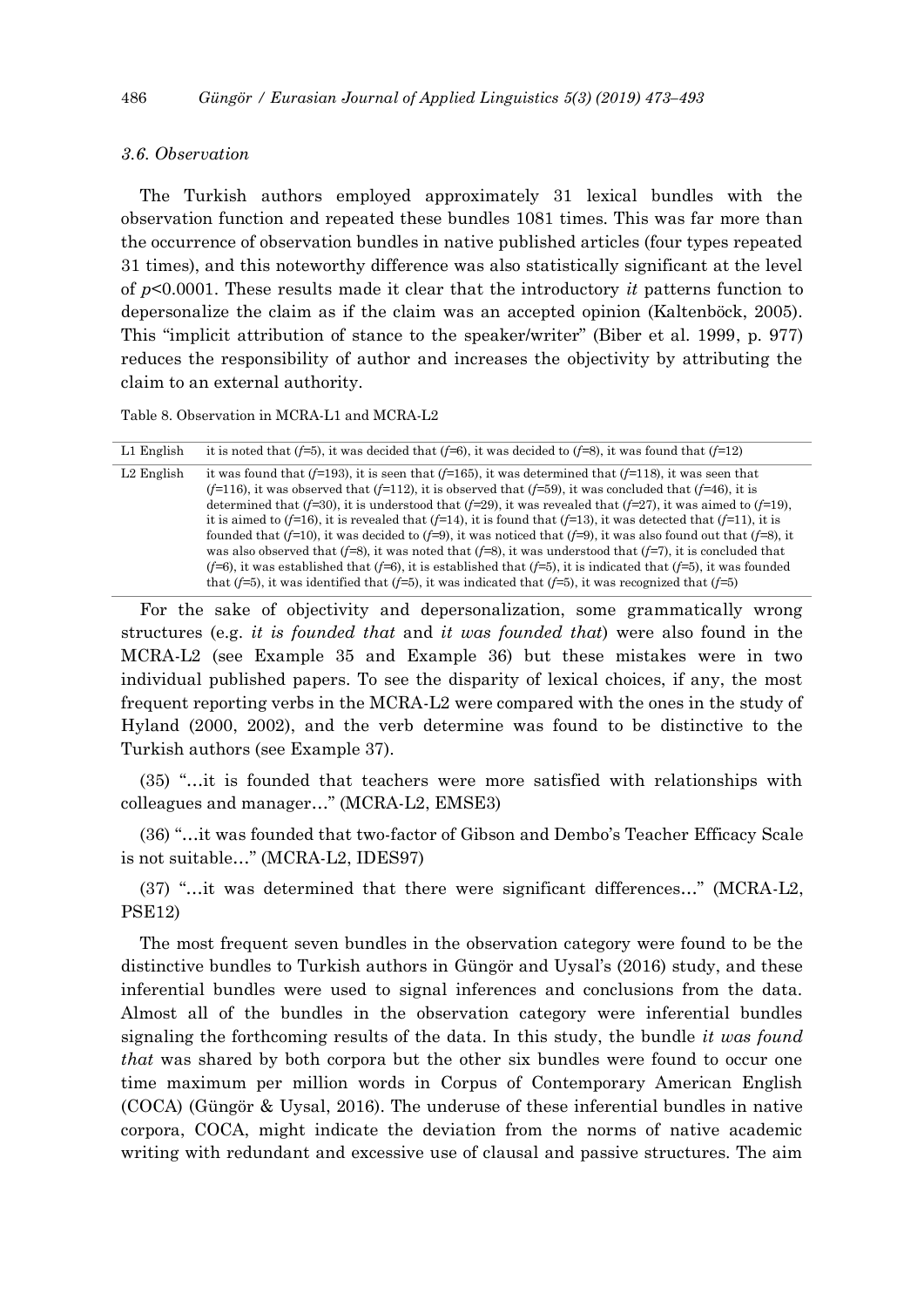of this redundant and excessive use appears to disguise subjective nature of evaluations (Hewings & Hewings, 2002, 2004; Zhang, 2015).

(38) "…it was concluded that the jigsaw is effective…" (MCRA-L2, SE34)

(39) "…it was detected that there was no significant difference between…" (MCRA-L2, SE7)

(40) "It is understood that the principals' being emotionally deprived…cause their performances to be low." (MCRA-L2, IDES52)

(41) "…it is observed that 53 teachers from the 185 pre-school teachers…had special education student in their classes…" (MCRA-L2, PSE10)

(42) "…it was established that students … could solve algorithmic questions…" (MCRA-L2, ME8)

In addition to the inferential bundles, there were also some procedural bundles (*it was aimed to, it is aimed to*, and *it was decided to*) with the function to describe actions, processes, methods and activities. These bundles show that the doer of the action is clear but the authors in the MCRA-L2 attempt to depersonalize the process.

(43) "…it was aimed to determine the applicability of the simultaneous distance education method…" (MCRA-L2, ME10)

(44) "In the current study, it was decided to choose the students from a high school." (MCRA-L2, SSE11)

## **4. Conclusions**

This study aimed to map out the functional differences of introductory *it* patterns in research articles of native and non-native authors. The results showed that the authors in the MCRA-L2 used the introductory *it* patterns more frequently (74% and 252% more in terms of types and tokens respectively) than the authors in the MCRA-L1, as in some other studies (e.g. Hewings & Hewings, 2002). However, this greater use did not disperse across the five functional categories. While the authors in the MCRA-L2 made greater use of introductory *it* patterns for indicating emphatics (100% more), attribution (800% more) and observation (675% more), they make less use of introductory *it* patterns for hedging (38% less) and marking attitudes (28% less). These results seem to support the findings of Larsson (2017) and Römer (2009) that native speaker status is a factor in the use of introductory *it* patterns. Furthermore, native- and non-native students and non-native academic writers were found to have problems with the use of introductory *it* patterns (Hewings & Hewings, 2002; Larsson, 2017; Rodman, 1991; Römer, 2009; Zhang, 2015).

The analysis of introductory *it* patterns and the overall results presented in this study suggest how the authors in the MCRA-L2 endeavor to convince readers of the truth of their propositions. Herriman (2013) also points out the link between introductory *it* patterns and persuasive style of writing. To achieve the persuasive style of academic writing (Hyland, 2008b), authors combine rheme and theme through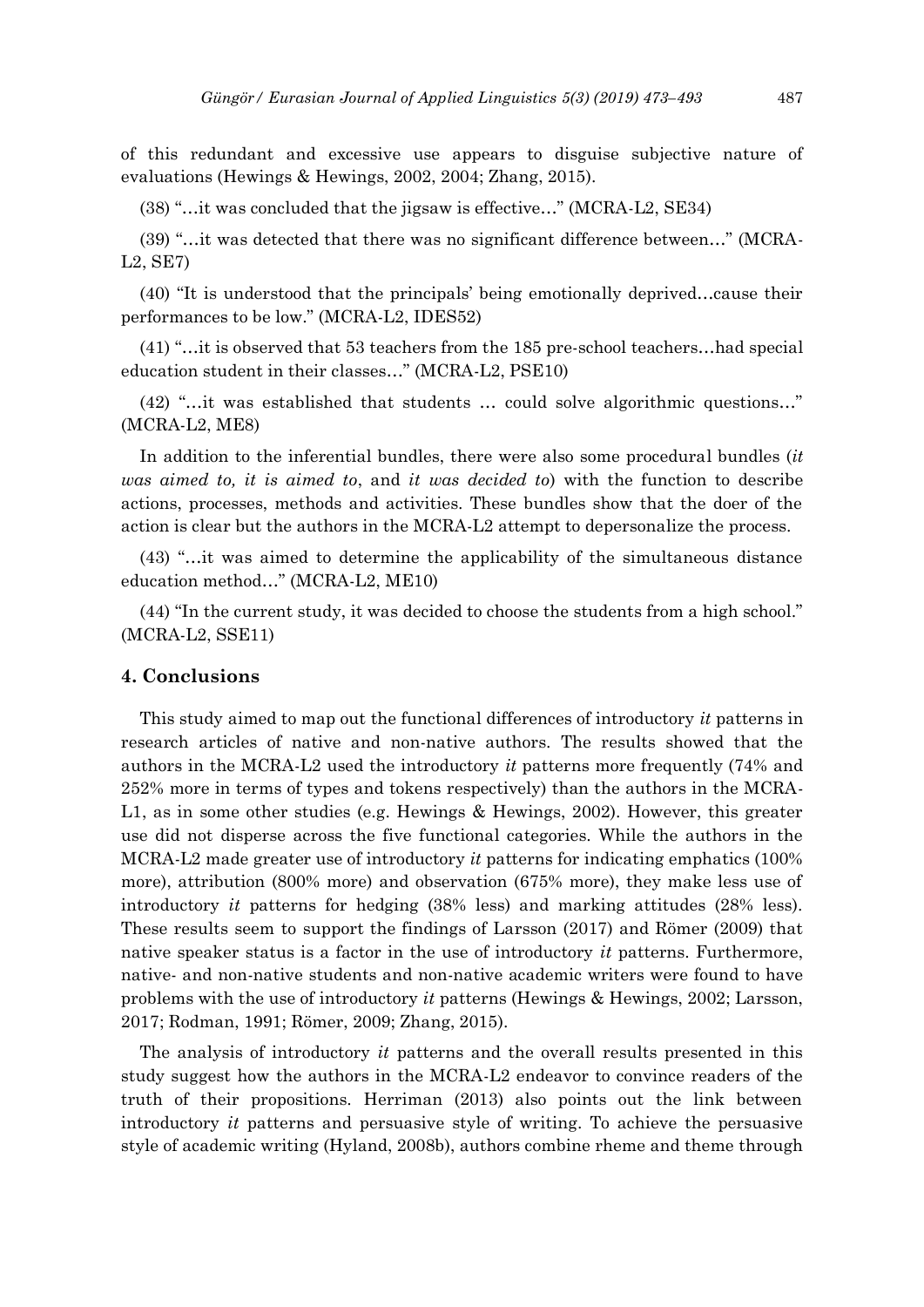introductory *it* patterns. Thus, writers are able to build anticipation (Kaltenböck, 2003), disguise subjective nature of evaluations (Hewings & Hewings, 2002, 2004; Zhang, 2015) and attitude (Herriman, 2000), obscure the writer's identity (Charles, 2006), and appear more objective in evaluations (Herriman, 2000). In other words, this pattern is used for "claiming objective necessity or certainty" (Collins, 1994, p. 20), giving "an appearance of objectivity and generality" (Herriman, 2000, p. 212), disguising personal and subjective evaluations of authors (Groom, 2005; Halliday, 1994; Herriman, 2000; Hewings & Hewings, 2002), and making writing impersonal and objective with passive matrix verbs (Collins, 1994; Zhang, 2015). However, Publication Manual of APA (American Psychological Association, 2009, pp. 77, 67) suggest to "use the active rather than passive" to avoid dangling modifiers and to write concise papers by eliminating redundancy and overuse of passive for the economy of expression. This plethora of research reminded the statement of Hyland (2008, p. 3) that "academic writing is persuasive" and "at the heart of the academic persuasion is, then, writers' attempts to anticipate possible negative reactions to their claims". However, this extraposed and persuasive style of non-native writing might give a justification for grammatically correct but non-native sounding introductory *it* patterns (Herriman, 2013), and Lorenz (1998) names this as the interlanguage of advanced learners.

Although it needs to confirm with further studies on introductory *it* patterns, syntactic differences between L1 and L2 might play a role for the overuse of these patterns. Many researchers in global (e.g. Allen, 2010; Paquot, 2013, 2014; Pérez-Llantada, 2014) or Turkish (Bal, 2010; Güngör & Uysal, 2016; Öztürk, 2014) context pointed to the potential crosslinguistic influence. As a result of these claims, Güngör and Uysal (2016), in his crosslinguistic study, found out that the most frequent seven observation bundles in this study seems to be transferred from Turkish authors' native language (Turkish) and the bundles distinctive to the Turkish authors were clausal structures such as introductory *it* structures and passive verb fragments. Certainly, the crosslinguistic influence might not be the only factor affecting the use of the introductory *it* patterns. For instance, Işık-Taş (2018), in a recent study, provided evidence that the discipline, L1 orientation and publication context determined the rhetorical choices of Turkish authors. As the MCRA-L2 greatly consists of research articles from locally-oriented journals in Turkey, their choice to publish nationally might have influenced their linguistic choices in establishing authorial identity, as suggested by Işık-Taş (2018). However, this crosslinguistic study was limited to the personal pronouns. Therefore, it can be suggested to investigate a small-scale crosslinguistic corpus for a detailed scrutiny of introductory *it* patterns with the aim of the syllabus design for the course of English for academic purposes tailored to Turkish authors.

As for the practical implication, academic programs at universities might offer academic English for research purposes courses especially for postgraduate students and these courses should be served by the experts having a reputable research career in the relevant discipline. In addition to these tailored courses, universities within the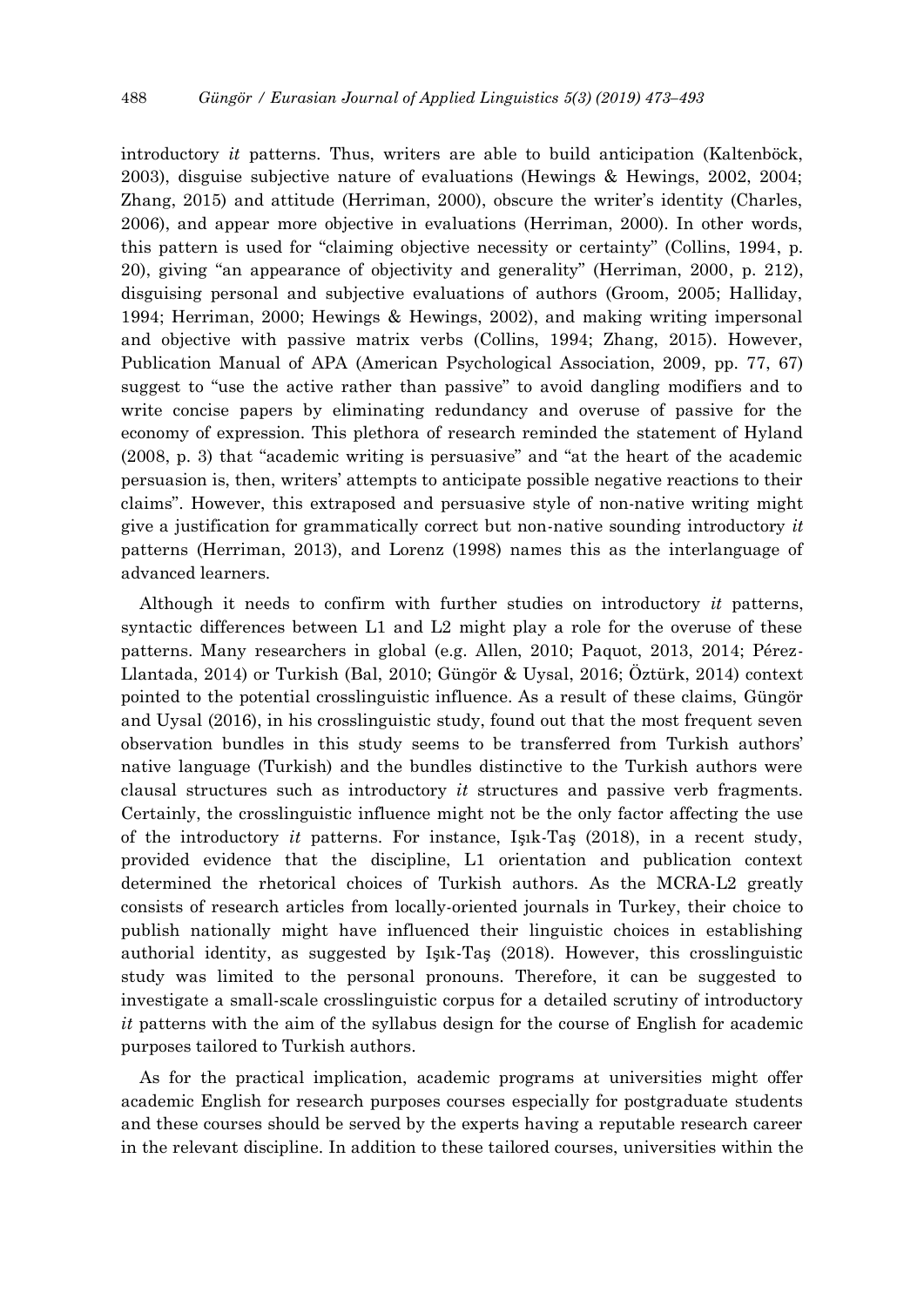English as a foreign language setting might establish academic writing centers to help researchers but this should not be limited to just translation and/or proofreading. These centers can extend their services to structuring manuscripts, proofreading and editing with the presence of author(s), referencing, critical writing, organizing academic workshops, and providing one-to-one tutorials. Academic writing centers can organize some workshops and teach researchers even to make basic queries on Corpus of Contemporary American English and British National Corpus for the development of their manuscripts. To conclude, universities and academic writing centers are expected to support researchers to become autonomous writers and to encourage them to be a part of their writing adventure.

## **Acknowledgements**

This study was funded by the Scientific Research Unit of Afyon Kocatepe University (Project No: 17.KARİYER.122). I also thank for the valuable feedback of anonymous reviewers.

## **References**

- Ädel, A. (2014). Selecting quantitative data for qualitative analysis: A case study connecting a lexicogrammatical pattern to rhetorical moves. *Journal of English for Academic Purposes, 16*, 68-80. https://doi.org/10.1016/j.jeap.2014.09.001
- Allen, D. (2010). Lexical bundles in learner writing: An analysis of formulaic language in the ALESS Learner Corpus. *Komaba Journal of English Education, 1*, 105-127. Retrieved from http://park.itc.u-tokyo.ac.jp/eigo/KJEE/001/105-127.pdf
- American Psychological Association. (2009). *Publication manual of American Psychological Association* (6th ed.). Washington, DC: American Psychological Association.
- Bal, B. (2010). *Analysis of four-word lexical bundles in published research articles written by Turkish authors* (Unpublished MA dissertation). Georgia State University, Atlanta, GA. Retrieved from https://scholarworks.gsu.edu/alesl\_theses/2/
- Baratta, A. M. (2009). Revealing stance through passive voice. *Journal of Pragmatics, 41*(7), 1406-1421. https://doi.org/10.1016/j.pragma.2008.09.010
- Basturkmen, H. (2009). Commenting on results in published research articles and masters dissertations in language teaching. *Journal of English for Academic Purposes, 8*(4), 241- 251. https://doi.org/10.1016/j.jeap.2009.07.001
- Beason, L. & Lester, M. (2012). *A commonsense guide to grammar and usage* (6th ed.). Boston: Bedford/ St. Martin's.
- Biber, D. (2006). *University language: A corpus-based study of spoken and written registers* (Vol. 23). Amsterdam: John Benjamins Publishing.
- Biber, D., Conrad, S., & Cortes, V. (2004). If you look at ...: Lexical bundles in university teaching and textbooks. *Applied Linguistics, 25*(3), 371–405. https://doi.org/10.1093/applin/25.3.371
- Biber, D., Johansson, S., Leech, G., Conrad, S., & Finegan, E. (1999). *Longman grammar of spoken and written English*. Harlow: Longman.
- Byrd, P., & Coxhead, A. (2010). On the other hand: Lexical bundles in academic writing and in the teaching of EAP. *University of Sydney Papers in TESOL, 5*(5), 31-64. Retrieved from http://faculty.edfac.usyd.edu.au/projects/usp\_in\_tesol/pdf/volume05/Article02.pdf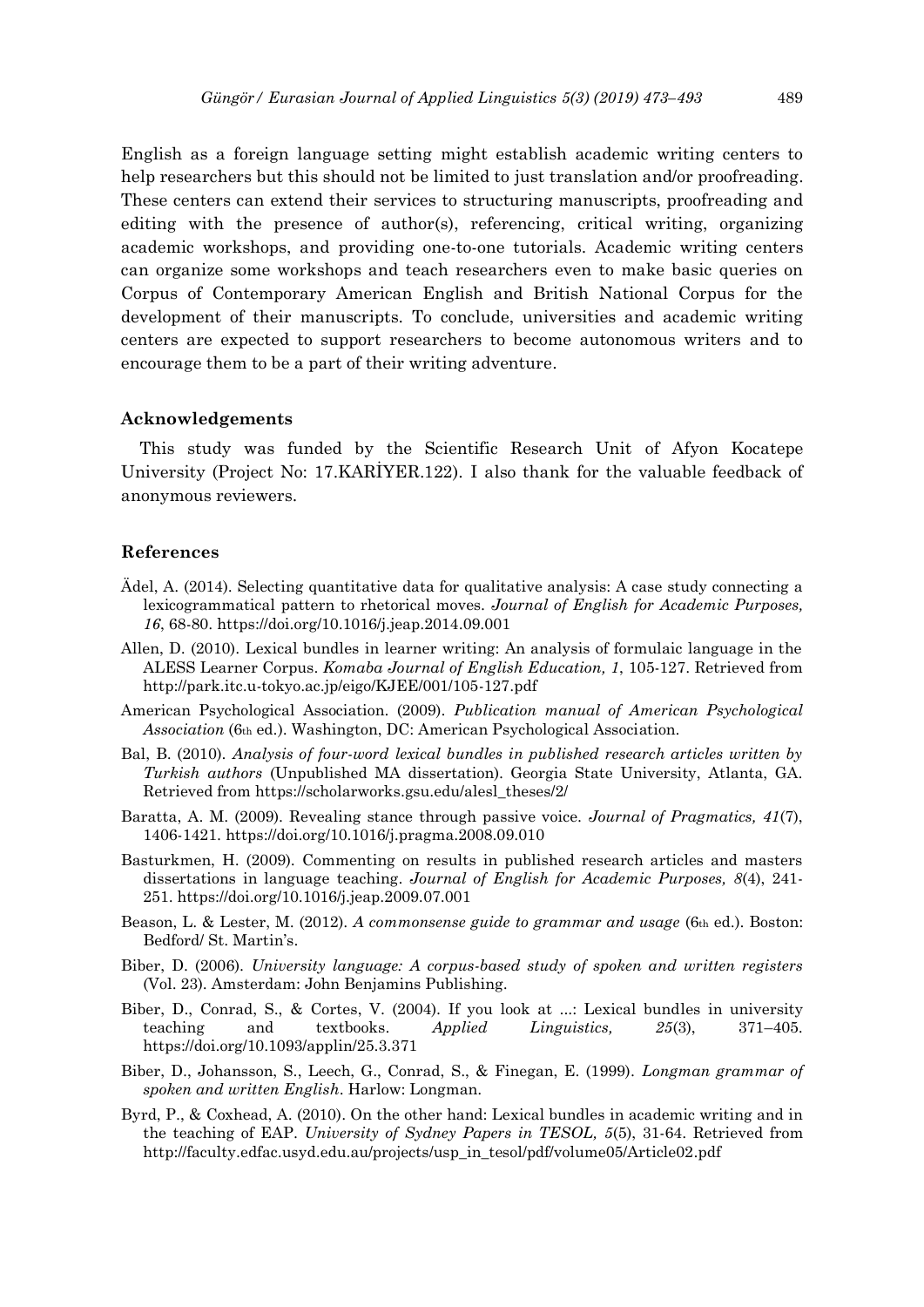- Cargill, M., & O'Connor, P. (2006). Developing Chinese scientists' skills for publishing in English: Evaluating collaborating-colleague workshops based on genre analysis. *Journal of English for Academic Purposes, 5*(3), 207-221. https://doi.org/10.1016/j.jeap.2006.07.002
- Charles, M. (2006). Revealing and obscuring the writer's identity: Evidence from a corpus of theses. In R. Kiely, P. Rea-Dickins, H. Woodfield & G. Clibbon (Eds.), *Language, culture and identity in applied linguistics* (pp. 147-161). London: BAAL/Equinox.
- Charles, M., Hunston, S., & Pecorari, D. (2009). *Academic writing: At the interface of corpus and discourse*. London: Continuum International Publishing.
- Collins, P. (1994). Extraposition in English. *Functions of Language, 1*(1), 7–24. https://doi.org/10.1075/fol.1.1.03col
- Cortes, V. (2013). The purpose of this study is to: Connecting lexical bundles and moves in research article introductions. *Journal of English for Academic Purposes, 12*(1), 33-43. https://doi.org/10.1016/j.jeap.2012.11.002
- Francis, G., Hunston, S., & Manning, E. (1998). *Grammar Patterns 2: Nouns and adjectives*. London: HarperCollins.
- Gilquin, G. (2006). Highly polysemous words in foreign language teaching: How to give learners a flying start. In Proceedings of *the 7th Conference on Teaching and Language Corpora*, Université Paris 7 – Denis Diderot, 1-4 July 2006 (pp. 58-60). Retrieved from http://hdl.handle.net/2078.1/75870
- Granger, S. (2002). A birds-eye view of learner corpus research. In S. Granger, J. Hung, & S. Petch-Tyson (Eds.), *Computer learner corpora, second language acquisition, and foreign language teaching* (pp. 3-33). Amsterdam: John Benjamins
- Groom, N. (2005). Pattern and meaning across genres and disciplines: An exploratory study. *Journal of English for Academic Purposes, 4*(3), 257-277. https://doi.org/10.1016/j.jeap.2005.03.002
- Güngör (2016). *Crosslinguistic analysis of lexical bundles in L1 English, L2 English, and L1 Turkish research articles* (Unpublished doctoral dissertation). Graduate School of Education, Gazi University, Ankara.
- Güngör, F., & Uysal, H. H. (2016). A comparative analysis of lexical bundles used by native and non-native scholars. *English Language Teaching, 9*(6), 176-188. http://dx.doi.org/10.5539/elt.v9n6p176
- Hacker, D. (2003). *A writer's reference* (5th ed.). Boston: Bedford/St Martin's.
- Halliday, M. A. K. (1994). *An introduction to functional grammar* (2nd ed.). London: Foreign Language Teaching & Research Press.
- Halliday, M. A. K., & Matthiessen, C. (2004). *An introduction to functional grammar* (3rd ed.). London: Arnold.
- Herriman, J. (2000). The functions of extraposition in English texts. *Functions of Language, 7*, 203-230. https://doi.org/10.1075/fol.7.2.03her
- Herriman, J. (2013). The extraposition of clausal subjects in English and Swedish. In K. Aijmer & B. Altenberg (Eds.), *Advances in corpus-based contrastive linguistics: Studies in honor of Stig Johansson* (pp. 233-260). Amsterdam: John Benjamins Publishing.
- Hewings, M., & Hewings, A. (2002). "It is interesting to note that…": a comparative study of anticipatory 'it' in student and published writing. *English for Specific Purposes, 21*(4), 367- 383. https://doi.org/10.1016/S0889-4906(01)00016-3
- Hewings, M. & Hewings, A. (2004). Impersonalizing stance: A study of anticipatory 'it' in student and published academic writing. In C. Coffin, A. Hewings & K. O'Halloran (Eds.), *Applying English grammar: Functional and corpus approaches* (pp. 101–116). London: Arnold.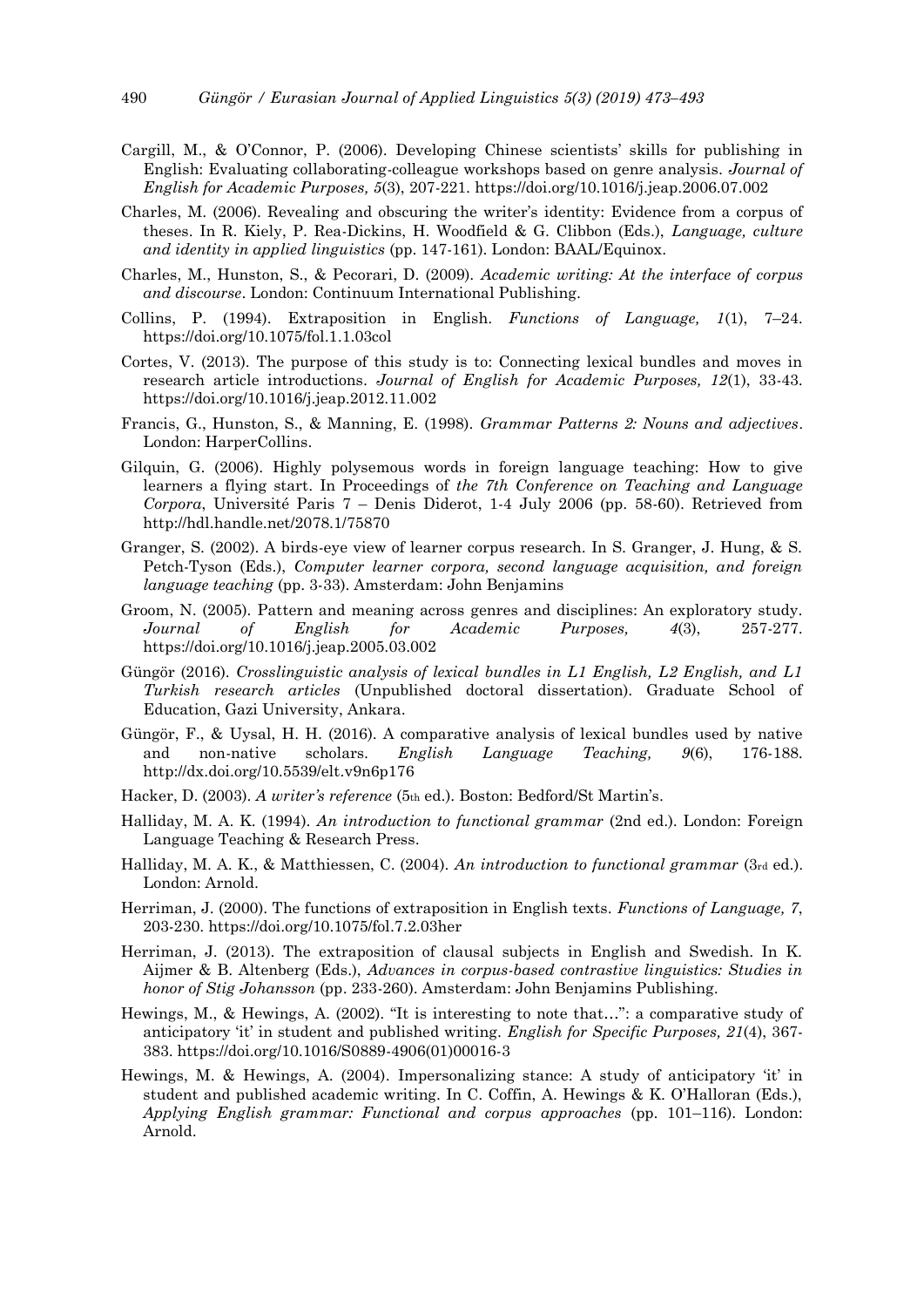- Hinkel, E. (1997). Indirectness in L1 and L2 academic writing. *Journal of Pragmatics, 27*(3), 361-386. https://doi.org/10.1016/S0378-2166(96)00040-9
- Hinkel, E. (2004). Tense, aspect and the passive voice in L1 and L2 academic texts. *Language Teaching Research, 8*(1), 5-29. https://doi.org/10.1191/1362168804lr132oa
- Hinkel, E. (2005). Hedging, inflating, and persuading in L2 academic writing. *Applied Language Learning, 15*(1/2), 29-53. Retrieved from http://www.dliflc.edu/wpcontent/uploads/2014/04/ALL15-1.pdf
- Hunston, S. (2002). Pattern grammar, language teaching, and linguistic variation: Applications of a corpus-driven grammar. In R. Reppen, S. M. Fitzmaurice & D. Biber (Eds.), *Using corpora to explore linguistic variation* (pp. 167-183). Amsterdam/Philadelphia: John Benjamins.
- Hu, G., & Cao, F. (2011). Hedging and boosting in abstracts of applied linguistics articles: A comparative study of English-and Chinese-medium journals. *Journal of Pragmatics, 43*(11), 2795-2809. https://doi.org/10.1016/j.pragma.2011.04.007
- Hyland, K. (1994). Hedging in academic writing and EAP textbooks. *English for Specific Purposes, 13*(3), 239–256. https://doi.org/10.1016/0889-4906(94)90004-3
- Hyland, K. (2000). *Disciplinary discourses: Social interaction in academic writing*. London: Longman Pearson Education.
- Hyland, K. (2002). Activity and evaluation: Reporting practices in academic writing. In J. Flowerdew (Ed.), *Academic discourse* (pp. 115-130). London: Routledge.
- Hyland, K. (2004). *Disciplinary discourses: Social interactions in academic writing*. USA: University of Michigan Press.
- Hyland, K. (2005). Stance and engagement: A model of interaction in academic discourse. *Discourse studies, 7*(2), 173-192. https://doi.org/10.1177/1461445605050365
- Hyland, K. (2008a). Academic clusters: Text patterning in published and postgraduate writing. *International Journal of Applied Linguistics, 18*(1), 41-62. https://doi.org/10.1111/j.1473- 4192.2008.00178.x
- Hyland, K. (2008b). Persuasion, interaction and the construction of knowledge: representing self and others in research writing. *International Journal of English Studies, 8*, 1-23. Retrieved from https://revistas.um.es/ijes/article/view/49151
- Hyland, K. (2009). *Academic discourse: English in a global context*. London: Continuum.
- Hyland, K (2011). Academic discourse. In K. Hyland & B. Paltridge (Eds.), *The continuum companion to discourse analysis* (pp. 171-184). London: Continuum.
- Hyland, K., & Tse, P. (2005). Hooking the reader: A corpus study of evaluative that in abstracts. *English for Specific Purposes, 24*(2), 123-139. https://doi.org/10.1016/j.esp.2004.02.002
- Ingvarsdóttir, H., & Arnbjörnsdóttir, B. (2013). ELF and academic writing: A perspective from the expanding circle. *Journal of English as a Lingua Franca, 2*(1), 123–145. https://doi.org/10.1515/jelf-2013-0006
- Işık-Taş, E. E. (2018). Authorial identity in Turkish language and English language research articles in Sociology: The role of publication context in academic writers' discourse choices. *English for Specific Purposes, 49*, 26-38. https://doi.org/10.1016/j.esp.2017.10.003
- Jacobs, R. A. (1995). *English syntax*: *A grammar for English language professionals*. Oxford: Oxford University Press.
- Jalali, H., Rasekh, A. E., & Rizi, M. T. (2009). Anticipatory 'it' lexical bundles: A comparative study of student and published writing in applied linguistics. *Iranian Journal of Language Studies, 3*(2), 177-194. Retrieved from http://www.ijls.net/pages/volume/vol3no2.html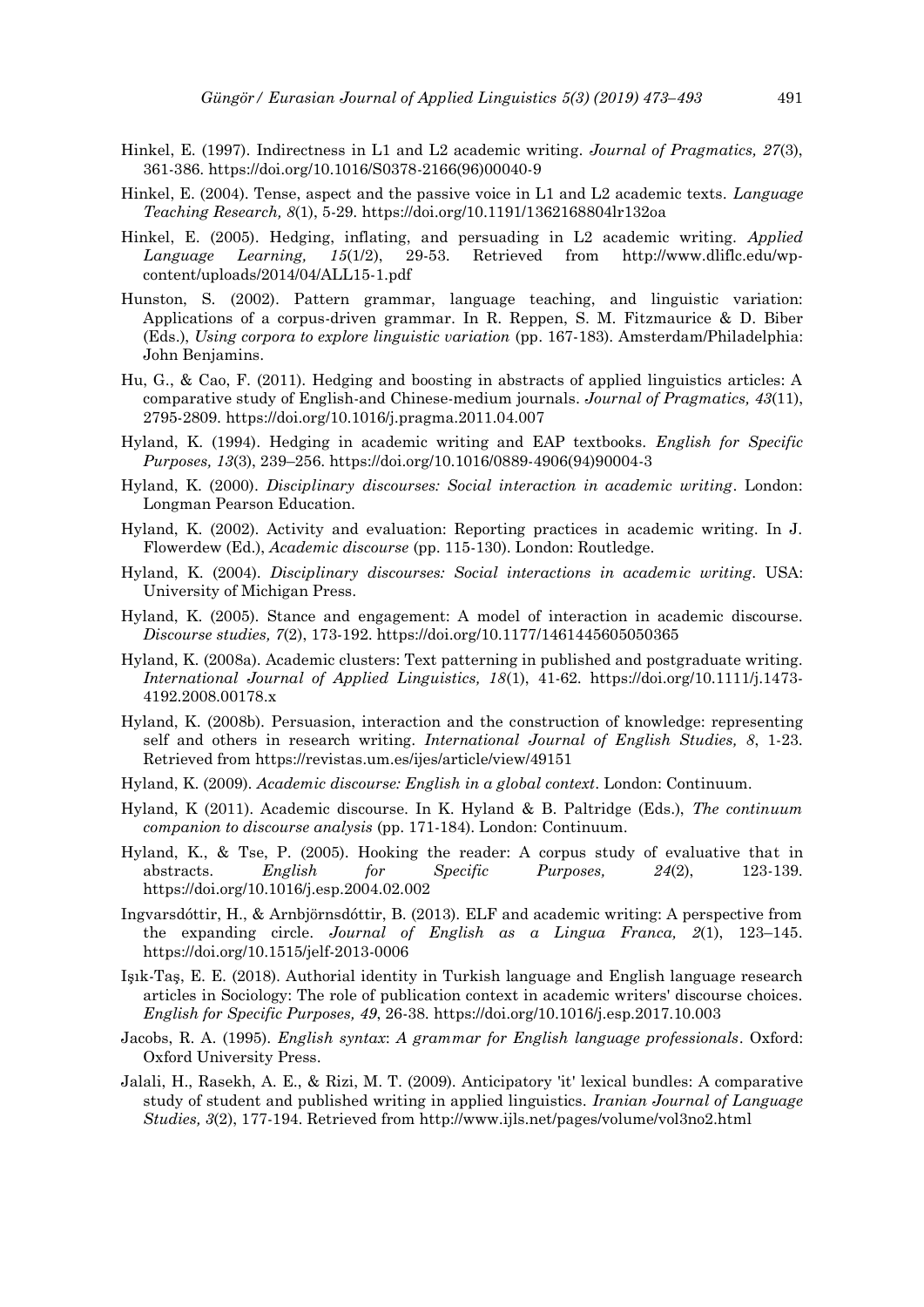- Jenkins, J. (2006). Current perspectives on teaching World Englishes and English as a Lingua Franca. *TESOL Quarterly, 40*, 157-181. https://doi.org/10.2307/40264515
- Kaltenböck, G. (2003). On the syntactic and semantic status of anticipatory it. *English Language & Linguistics, 7*(2), 235-255. https://doi.org/10.1017/S1360674303001096
- Kaltenböck, G. (2005). It-extraposition in English: A functional view. *International Journal of Corpus Linguistics, 10*(2), 119-159. https://doi.org/10.1075/ijcl.10.2.02kal
- Kennedy, G. (1998). *An introduction to corpus linguistics*. London: Longman.
- Larsson, T. (2017). A functional classification of the introductory *it* pattern: Investigating academic writing by non-native-speaker and native-speaker students. *English for Specific Purposes, 48*, 57-70. https://doi.org/10.1016/j.esp.2017.06.001
- Lorenz, G. (1998). Overstatement in advanced learners' writing: stylistic aspects of adjective intensification. In S. Granger & G. Leech, *Learner English on computer* (pp. 53-66). New York: Taylor & Francis.
- Master, P. (1991). Active verbs with inanimate subjects in scientific prose. *English for Specific Purposes, 10*(1), 15-33. https://doi.org/10.1016/0889-4906(91)90013-M
- McKinley, J., & Rose, H. (2018). Conceptualizations of language errors, standards, norms and nativeness in English for research publication purposes: An analysis of journal submission guidelines. *Journal of Second Language Writing, 42*, 1-11. https://doi.org/10.1016/j.jslw.2018.07.003
- Montgomery, S. (1996). *The scientific voice*. New York: The Guildford Press.
- Oakey, D. (2002). Formulaic language in English academic writing. In R. Reppen, S. M. Fitzmaurice, & D. Biber (Eds.), *Using corpora to explore linguistic variation* (pp. 111-130). Amsterdam: John Benjamins Publishing Company.
- Öztürk, Y. (2014). *Lexical bundle use of Turkish and native English writers: A corpus- based study* (Unpublished MA dissertation). Anadolu University, Eskişehir, Turkey.
- Quirk, R., Greenbaum, S., Leech, G., & Svartvik, J. (1985). *A comprehensive grammar of the English language*. New York, NY: Longman.
- Paquot, M. (2013). Lexical bundles and L1 transfer effects. *International Journal of Corpus Linguistics, 18*(3), 391-417. https://doi.org/10.1075/ijcl.18.3.06paq
- Paquot, M. (2014). Cross-linguistic influence and formulaic language: Recurrent word sequences in French learner writing. *EUROSLA Yearbook, 14*(1), 240-261. https://doi.org/10.1075/eurosla.14.10paq
- Pérez-Llantada, C. (2014). Formulaic language in L1 and L2 expert academic writing: Convergent and divergent usage. *Journal of English for Academic Purposes, 14*, 84-94. https://doi.org/10.1016/j.jeap.2014.01.002
- Rodman, L. (1991). Anticipatory *it* in scientific discourse. *Journal of Technical Writing and Communication, 21*(1), 17-27. https://doi.org/10.2190/PWJ6-AG95-MCQD-RG1W
- Römer, U. (2009). The inseparability of lexis and grammar. *Annual Review of Cognitive Linguistics, 7*, 141–163. https://doi.org/10.1075/arcl.7.06rom
- Salazar, D. (2010). Lexical bundles in Philippine and British scientific English. *Philippine Journal of Linguistics, 41*, 94–109. Retrieved from http://116.50.242.171/PSSC/index.php/pjl01/article/view/2561
- Salazar, D. (2014). *Lexical bundles in native and non-native scientific writing: Applying a corpus-based study to language teaching* (Vol. 65). Amsterdam: John Benjamins Publishing Company.
- Scott, M. (2016). *WordSmith Tools version 6*. Stroud: Lexical Analysis Software.